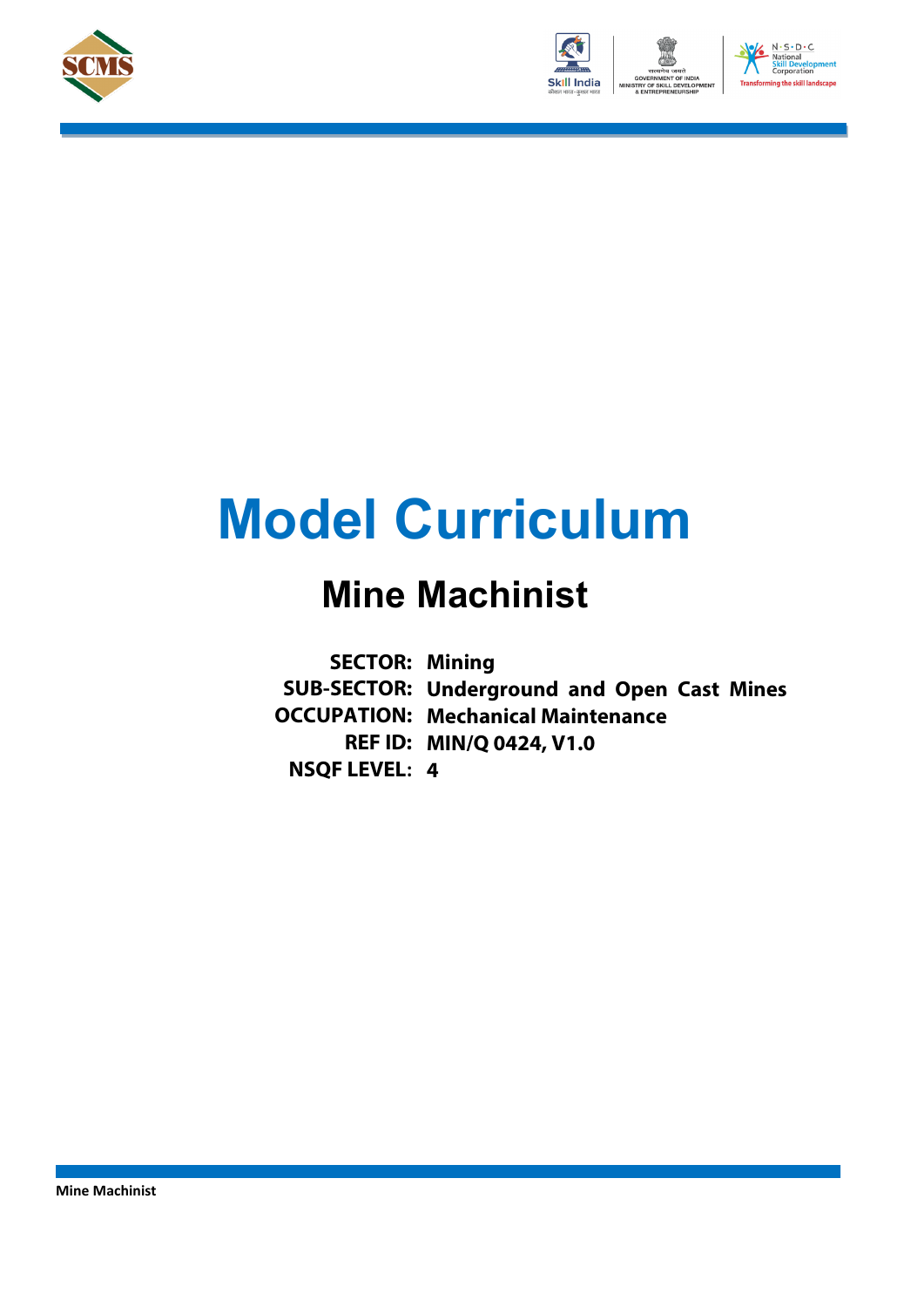



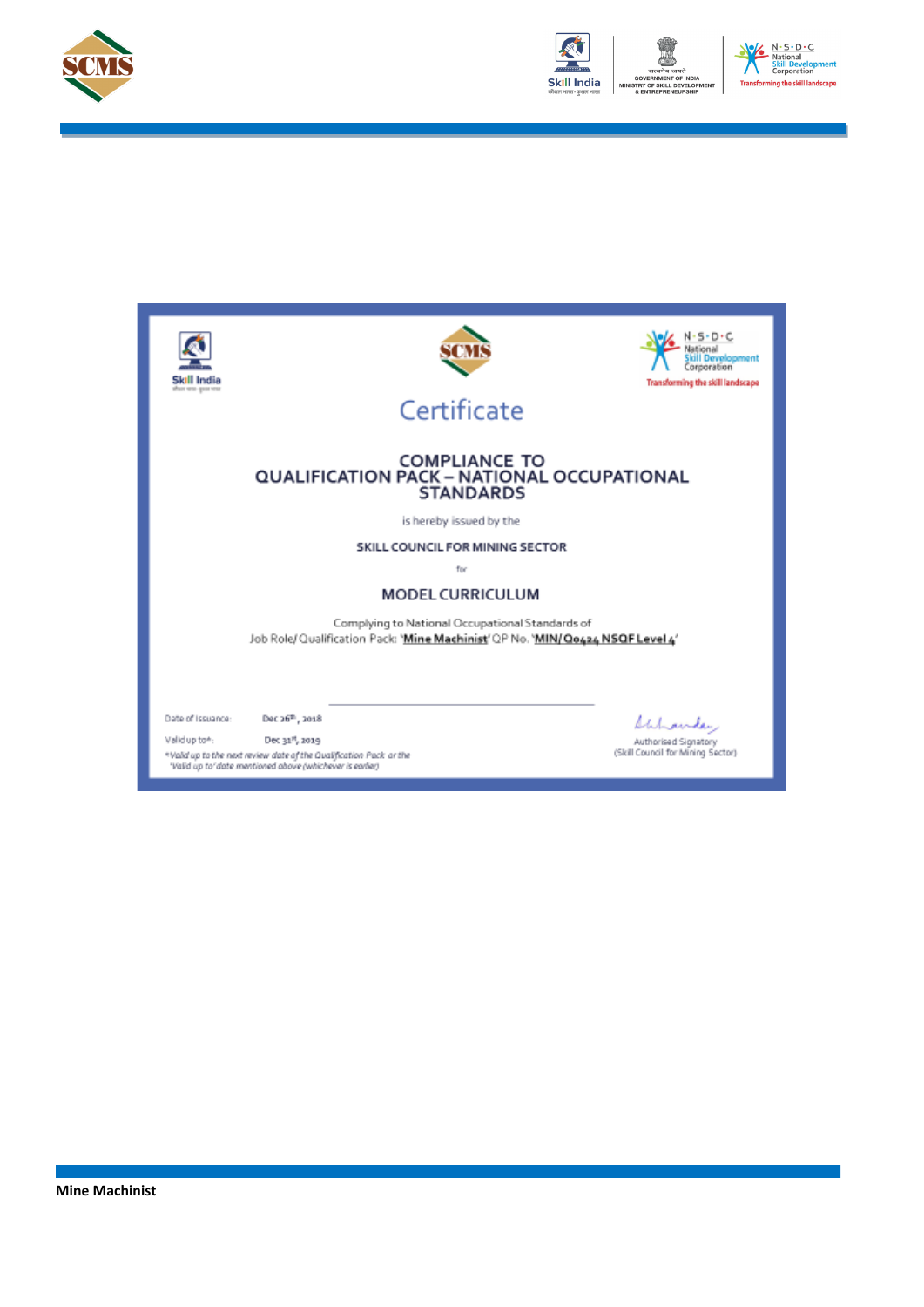



### **TABLE OF CONTENTS**

| 1. Curriculum                    |    |
|----------------------------------|----|
| <b>2. Trainer Prerequisites</b>  | 08 |
| 3. Annexure: Assessment Criteria | 09 |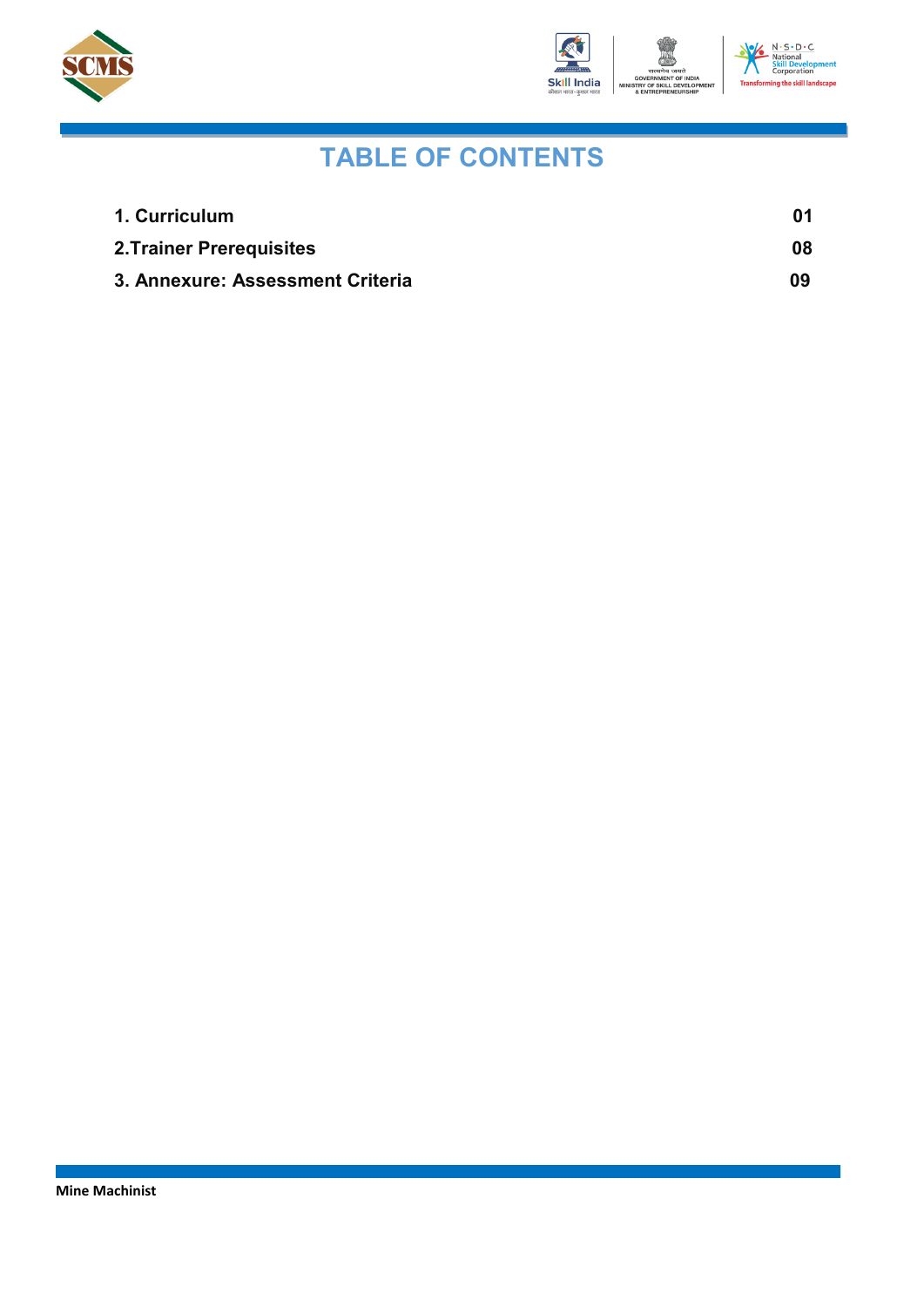



## **Mine Machinist**

<span id="page-3-0"></span>**CURRICULUM / SYLLABUS**

This program is aimed at training candidates for the job of a "Mine Machinist", in the "Mining & Allied" Sector/Industry and aims at building the following key competencies amongst the learner.

| <b>Program Name</b>                                   | Mine Machinist                                                                                                                                           |                                                                                                                                                                                                                                                                                                                                                                                                                                                                                                                                                                                                                                                                      |            |
|-------------------------------------------------------|----------------------------------------------------------------------------------------------------------------------------------------------------------|----------------------------------------------------------------------------------------------------------------------------------------------------------------------------------------------------------------------------------------------------------------------------------------------------------------------------------------------------------------------------------------------------------------------------------------------------------------------------------------------------------------------------------------------------------------------------------------------------------------------------------------------------------------------|------------|
| <b>Qualification Pack Name &amp;</b><br>Reference ID. | MIN/Q0424, V1.0                                                                                                                                          |                                                                                                                                                                                                                                                                                                                                                                                                                                                                                                                                                                                                                                                                      |            |
| <b>Version No.</b>                                    | 1.0                                                                                                                                                      | Version update date                                                                                                                                                                                                                                                                                                                                                                                                                                                                                                                                                                                                                                                  | 26.12.2018 |
| <b>Pre-requisites to Training</b>                     | <b>ITI Machinist</b>                                                                                                                                     |                                                                                                                                                                                                                                                                                                                                                                                                                                                                                                                                                                                                                                                                      |            |
| <b>Training Outcomes</b>                              | $\bullet$<br>piece.<br>$\bullet$<br>$\bullet$<br>Sawing, Drilling, Shaping and Milling.<br>Finishing Job & Documentation.<br>٠<br>$\bullet$<br>$\bullet$ | After completing this program, participants will be able to:<br>Interpret job specification through drawings, sketches and sample work<br>Identify and select machines, cutting fluids and cutting tools.<br>Prepare machines, cutting tools and measuring tools for the job.<br>Perform work in process dimensional or surface verification, Bench work,<br>Perform minor machine maintenance activities.<br>Perform de-burring activity on the machined components.<br>Check quality of machined component (Gauging).<br>Tool control/ change process for different worn machine accessories.<br>Comply health and safety measures critical for mining operations. |            |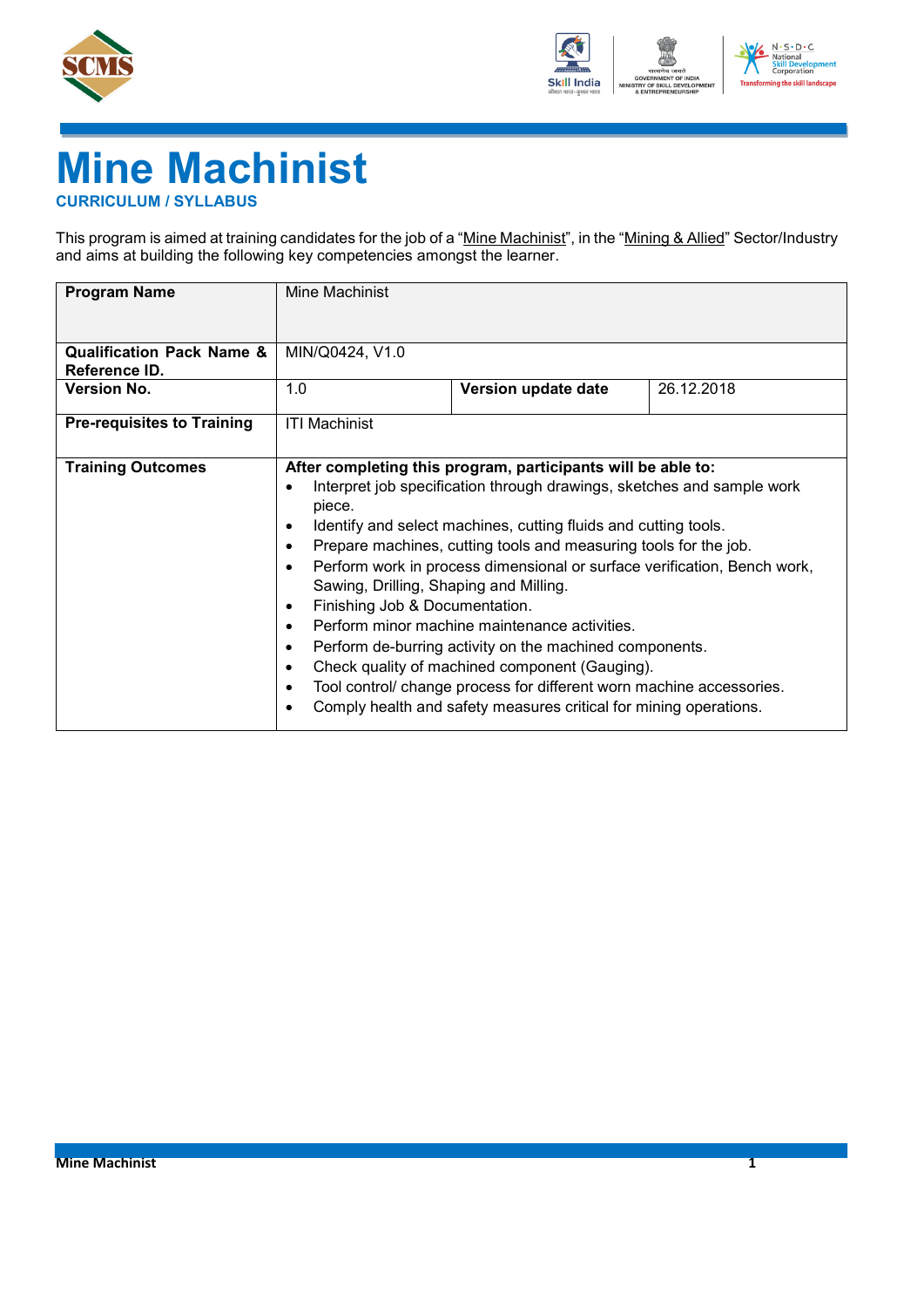



This course encompasses <u>4</u> out of <u>4</u> National Occupational Standards (NOS) of <u>"Mine Machinist" Qualification Pack</u> issued by "Skill Council for Mining Sector".

| Sr.<br>No.     | <b>Module</b>                                                                                                                                                                                                         | <b>Key Learning Outcomes</b>                                                                                                                                                                                                                                                                                                                                                                                                                                                                                                                                                                                                                                                                                                                                                                                                                                                                                                                                                                                                                                                                                                                                                                                                                                                                                                                                                                                                                                                                                                                                                                                                                                                             | <b>Equipment</b><br><b>Required</b>                                                                                                                                                                                                                                   |
|----------------|-----------------------------------------------------------------------------------------------------------------------------------------------------------------------------------------------------------------------|------------------------------------------------------------------------------------------------------------------------------------------------------------------------------------------------------------------------------------------------------------------------------------------------------------------------------------------------------------------------------------------------------------------------------------------------------------------------------------------------------------------------------------------------------------------------------------------------------------------------------------------------------------------------------------------------------------------------------------------------------------------------------------------------------------------------------------------------------------------------------------------------------------------------------------------------------------------------------------------------------------------------------------------------------------------------------------------------------------------------------------------------------------------------------------------------------------------------------------------------------------------------------------------------------------------------------------------------------------------------------------------------------------------------------------------------------------------------------------------------------------------------------------------------------------------------------------------------------------------------------------------------------------------------------------------|-----------------------------------------------------------------------------------------------------------------------------------------------------------------------------------------------------------------------------------------------------------------------|
| $\mathbf{1}$   | <b>Introduction</b><br><b>Theory Duration</b><br>(hh:mm)<br>10:00<br><b>Practical</b><br><b>Duration</b><br>(hh:mm)<br>10:00<br><b>Corresponding</b><br><b>NOS Code</b><br><b>Bridge Module</b>                       | Explain the role of mine machinist in mining industry.<br>$\bullet$<br>Describe the process of benching in quarries.<br>$\bullet$<br>Identify the types of dressing of overhangs, undercuts,<br>$\bullet$<br>fencing.<br>Explain importance of first aid and personal hygiene.<br>$\bullet$<br>Follow the basic safety, health and hygiene measures.<br>$\bullet$<br>Illustrate the standing orders in force at the mine.<br>$\bullet$<br>Characterize the shot-firing and safety regulations.<br>$\bullet$<br>Describe the procedure of taking shelter during blasting.<br>$\bullet$<br>Apply the basic skills of communication.<br>$\bullet$<br>Identify and interpret signs, notices at display and/or<br>$\bullet$<br>cautions signage at site.                                                                                                                                                                                                                                                                                                                                                                                                                                                                                                                                                                                                                                                                                                                                                                                                                                                                                                                                      | Safety Helmet,<br>gloves,<br>Harness, earplugs,<br>goggles, node mask                                                                                                                                                                                                 |
| $\overline{2}$ | <b>Prepare for</b><br>machining<br>operations<br><b>Theory Duration</b><br>(hh:mm)<br>10:00<br><b>Practical</b><br><b>Duration</b><br>(hh:mm)<br>30:00<br><b>Corresponding</b><br><b>NOS Code</b><br><b>MIN/N0468</b> | Translate engineering drawings, sketches or sample work<br>$\bullet$<br>piece to identify dimensions and allowances, types and<br>features of work piece material.<br>Interpret work process documentation to identify<br>$\bullet$<br>machines and its related job operation also sequencing<br>of the job method of machining and its set ups<br>Determine speed and feeds, cutting tool position,<br>$\bullet$<br>checking work piece alignment and ascertain dimensions<br>to be verified for machine operations<br>Identify the suitable machine including manual and<br>$\bullet$<br>numerically controlled saw,, grills, grinders, vertical or<br>horizontal mills by using engineering drawings, and work<br>process documentation<br>Identify whether the machine selected is correct for<br>$\bullet$<br>application and check the availability of it.<br>Identify cutting fluids with the help of engineering<br>$\bullet$<br>drawings,, charts, material safety sheets,<br>Maximize machining without damage to cutting tools,<br>$\bullet$<br>work piece or machine itself by using the right cutting<br>fluid.<br>Identify the tooling required to cut the work piece and<br>$\bullet$<br>whether the chosen one is as per the requirement.<br>Assess the sharpness of the cutting tools and sharpen or<br>$\bullet$<br>replace them according to the shape or angle for cutting<br>keeping personal safety and as per the company<br>procedures/standards in mind.<br>Determine that the machine controls and systems are<br>$\bullet$<br>checked and are operational and in working condition. It<br>includes switches, buttons, levers, controls, and safety<br>devices | Wrench, Grease,<br>Pump, Hydraulic<br>Jack, Diff Size of<br>Spanner, Allen Key<br>Set, Caliper Inside /<br>Outside, center<br>Punch, Screw Driver,<br>Hammer, file set,<br>Screw Driver Set,<br>Lathe Machine, Drill<br>Machine, Milling<br>machine, LCD<br>Projector |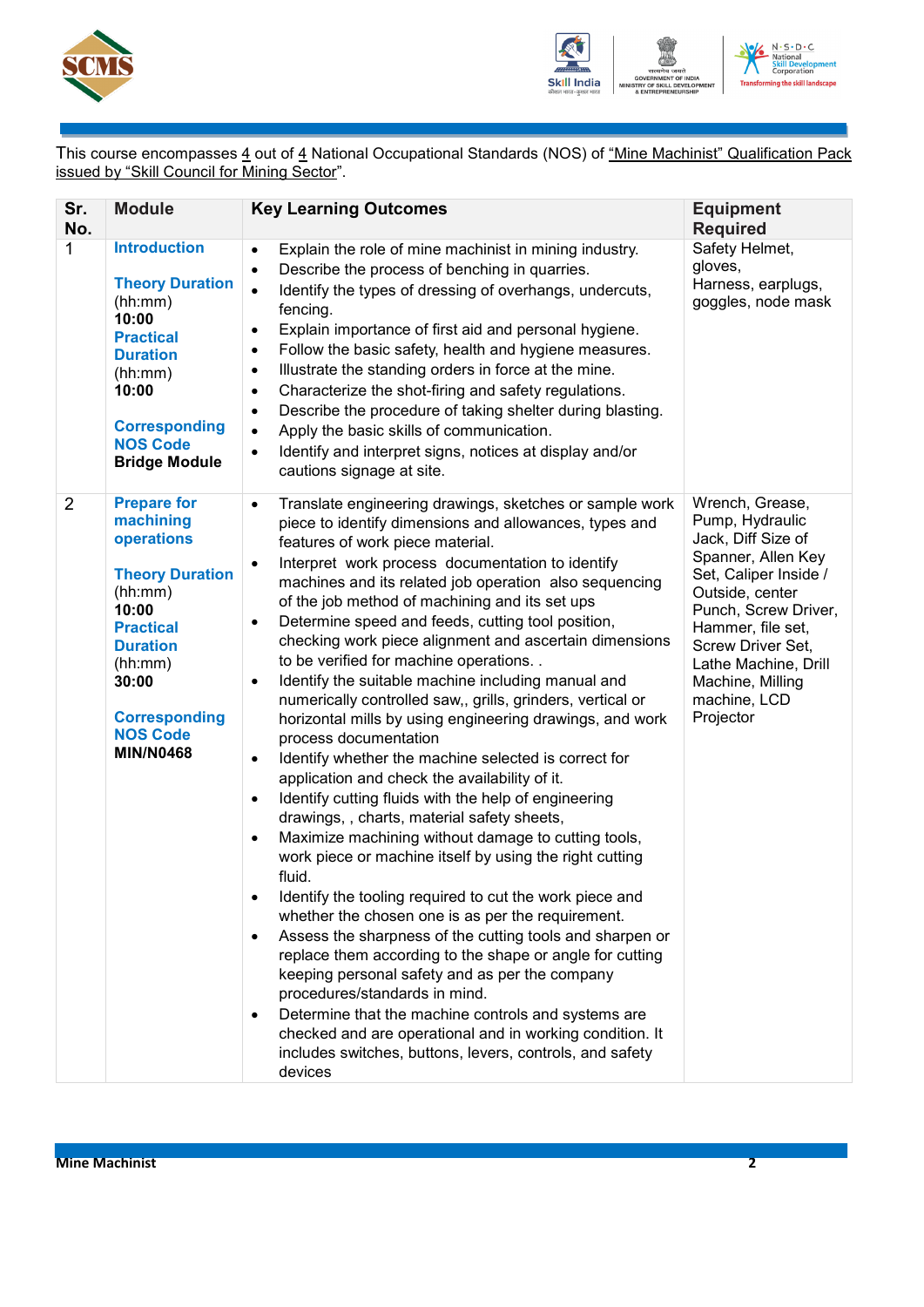



www.<br>एमेव जयते<br>MENT OF INDIA<br>KILL DEVELOPI<br>PRENEURSHIP  $N$ 



|                                                                                                                                                                                                                        | Examine whether the work piece selected conforms to<br>$\bullet$<br>the job specification and verify it for its correct size and<br>types by checking codes, lettering or numerical stamps.<br>Select the appropriate checking and measuring devices<br>٠<br>to ensure that the device or machine selected is capable<br>of obtaining dimensions and tolerances as per the<br>specifications of the job.                                                                                                                                                                                                                                                                                                                                                                                                                                                                                                                                                                                                                                                                                                                                                                                                                                                                                                                                                                                                                                                                                                                                                                                                                                                                                                                                                                                                                                                                                                                                                                                                                                                                                                                                                                                                                                                                                                                                                                                                                                                                                                                                                                                                                                                                                                        |
|------------------------------------------------------------------------------------------------------------------------------------------------------------------------------------------------------------------------|-----------------------------------------------------------------------------------------------------------------------------------------------------------------------------------------------------------------------------------------------------------------------------------------------------------------------------------------------------------------------------------------------------------------------------------------------------------------------------------------------------------------------------------------------------------------------------------------------------------------------------------------------------------------------------------------------------------------------------------------------------------------------------------------------------------------------------------------------------------------------------------------------------------------------------------------------------------------------------------------------------------------------------------------------------------------------------------------------------------------------------------------------------------------------------------------------------------------------------------------------------------------------------------------------------------------------------------------------------------------------------------------------------------------------------------------------------------------------------------------------------------------------------------------------------------------------------------------------------------------------------------------------------------------------------------------------------------------------------------------------------------------------------------------------------------------------------------------------------------------------------------------------------------------------------------------------------------------------------------------------------------------------------------------------------------------------------------------------------------------------------------------------------------------------------------------------------------------------------------------------------------------------------------------------------------------------------------------------------------------------------------------------------------------------------------------------------------------------------------------------------------------------------------------------------------------------------------------------------------------------------------------------------------------------------------------------------------------|
| 3<br><b>Perform</b><br>machining<br>operations<br><b>Theory Duration</b><br>(hh:mm)<br>20:00<br><b>Practical</b><br><b>Duration</b><br>(hh:mm)<br>60:00<br><b>Corresponding</b><br><b>NOS Code</b><br><b>MIN/N0469</b> | Wrench, Grease,<br>Examine straight cuts by using precision measuring<br>٠<br>Pump, Hydraulic<br>instruments to ensure size finish and parallelism and<br>Jack, Diff Size of<br>square ness of the straight cut conforms to the job<br>Spanner, Allen Key<br>specifications.<br>Set, Caliper Inside /<br>Analyse the shape by using precision measuring<br>$\bullet$<br>Outside, center<br>instruments and checking device to check whether the<br>Punch, Screw Driver,<br>profile and the cut of the shape is as per the engineering<br>Hammer, file set,<br>drawings and job specifications.<br>Screw Driver Set,<br>Examine the threads with the help of precision measuring<br>$\bullet$<br>Lathe Machine, Drill<br>instruments to measure the accuracy of the holes in<br>Machine, Milling<br>terms of its diameter, depth, position, concentricity and<br>machine, LCD<br>Projector<br>finish should be as per the specified measurements in the<br>drawing or as per the job requirements<br>Examine tapers with precision checking devices for the<br>٠<br>accuracy in angle, taper/foot, and its diameter is in<br>accordance to the engineering drawings or job<br>specifications.<br>Determine the hardness of the work piece using various<br>$\bullet$<br>types of hardness testers and comparison charts to<br>ensure that the hardness level of the work piece material<br>conforms to engineering drawings and job specifications.<br>Use hand file using correct files to remove excessive<br>$\bullet$<br>material.<br>Use handsaws using correct cut off saws to cut the work<br>$\bullet$<br>piece in accordance with the job specifications.<br>Use of hand-drill holes using power drills and drill bits so<br>$\bullet$<br>that the drill holes are as per the job specifications<br>Use of hand grind using hand or pneumatic grinders to<br>remove excess material from the work piece so as to<br>grind the work piece as per the job specifications<br>Inspect fused/welded blade and ensure that joined saw<br>$\bullet$<br>has a continuous cutting edge in accordance with<br>manufacturer's or job specifications<br>Assess the work piece to be in accordance with the lay<br>$\bullet$<br>out features of engineering drawings with the help of<br>precision measuring instruments and different types of<br>layout instruments and layout medium or dye.<br>Examine to locate and position the work piece in the<br>$\bullet$<br>saw conforming to the operational clearances by setting<br>up work holding device to ensure the piece is aligned,<br>secured, and stable during sawing operations<br>Use speed and feed chart of saws, drill, laths and milling<br>$\bullet$ |

**Mine Machinist** 3 **3**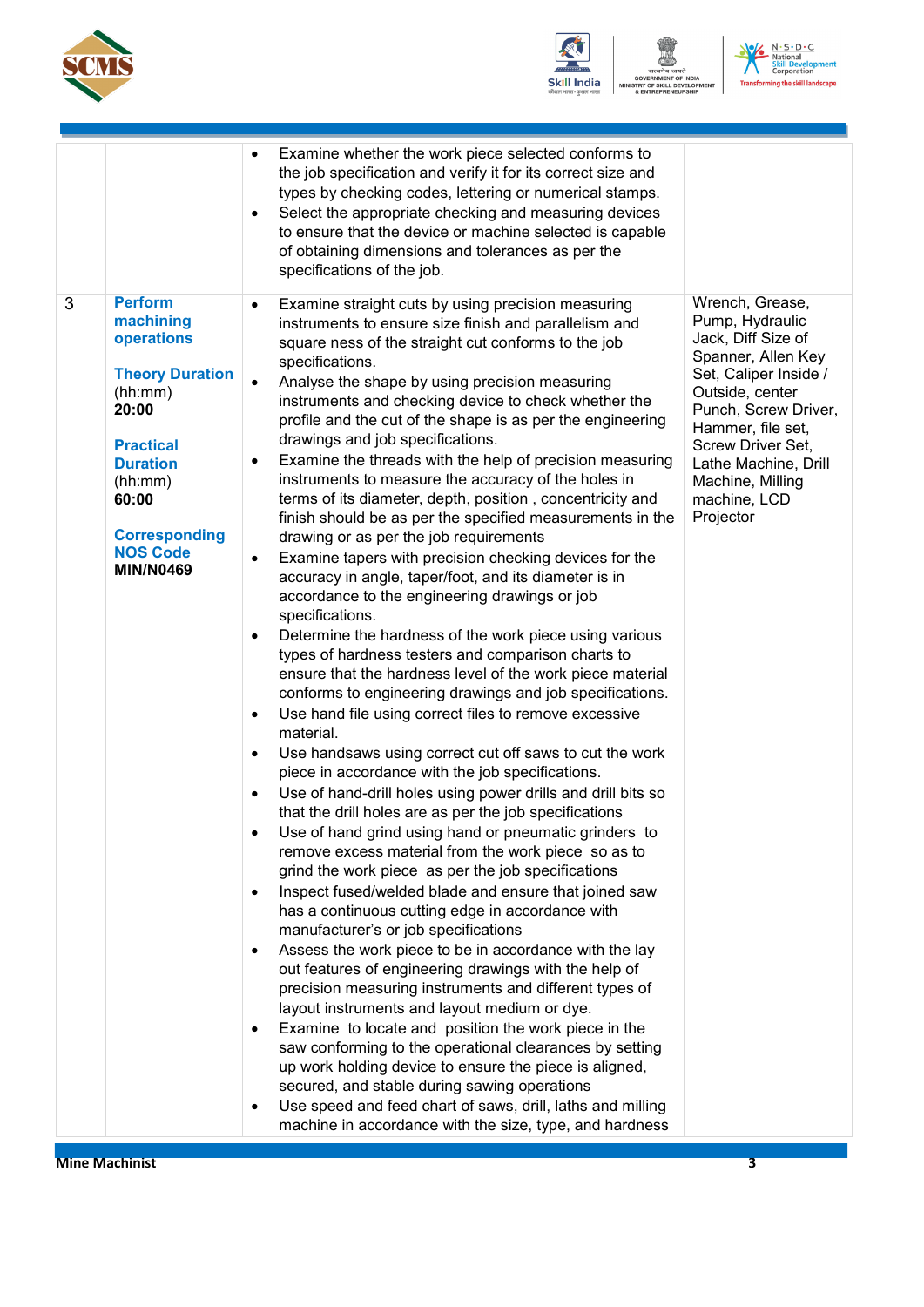



सत्यमेव जयते<br>GOVERNMENT OF INDIA<br>STRY OF SKILL DEVELOPI<br>& ENTREPRENEURSHIP **ENT**  N - S - D - C<br>
National<br>
Skill Development<br>
Transforming the skill landscape

|  | of work piece material to ensure it performs optimum                                                                       |
|--|----------------------------------------------------------------------------------------------------------------------------|
|  | cutting without damaging the work piece or machine and                                                                     |
|  | keeping in mind the personal safety.                                                                                       |
|  | Test -run blade while installing it to check alignments and<br>$\bullet$                                                   |
|  | movement in order to prevent machine or blade damage                                                                       |
|  | and ensure personal safety.                                                                                                |
|  | Check first cut-off piece by measuring and checking it .for<br>٠                                                           |
|  | its angle, square ness, length and that it is conforming to                                                                |
|  | the job specifications.                                                                                                    |
|  | Cut shapes using a vertical band saw using required<br>$\bullet$<br>sawing sequences, speeds, feeds, and cutting fluids so |
|  | that the profile, size and dimensions of the cut shapes                                                                    |
|  | are as per the job specifications.,                                                                                        |
|  | Examine the cut piece after proper deburring with the<br>$\bullet$                                                         |
|  | help of different machines so as to remove excessive                                                                       |
|  | material                                                                                                                   |
|  | Inspect the final piece of work by using precision<br>$\bullet$                                                            |
|  | measuring instruments and to make sure it conforms to                                                                      |
|  | the job specification.                                                                                                     |
|  | Select drill tools including drill bits, centre-drill, reamers,<br>٠                                                       |
|  | taps, counter-bores, countersinks, and spot-faces by                                                                       |
|  | using information in engineering drawings and job                                                                          |
|  | specifications to ensure tooling is of the correct size,                                                                   |
|  | shape, type and grade for the application.                                                                                 |
|  | Identify and prepare cutting tools for mills and drills by<br>٠                                                            |
|  | sharpening or replacing tools so that it gives optimum                                                                     |
|  | performance and to ensure personal safety.                                                                                 |
|  | Locate and position work piece in drill machine and lathe<br>٠                                                             |
|  | machine to required operational clearances by setting up<br>and securing work piece with work holding devices so that      |
|  | the work piece is aligned, stable and conforms to the job                                                                  |
|  | specification.                                                                                                             |
|  | Set up tools in drills, mills and laths to required operational<br>٠                                                       |
|  | alignments using holding devices to ensure that tooling is                                                                 |
|  | in position and held tightly during operation.                                                                             |
|  | Use drilling machine, drill bits, and cutting fluids to drill a                                                            |
|  | hole and ensure the hole is as per job specifications.                                                                     |
|  | Take a drilling machine for Chamfer/ Ream a hole<br>$\bullet$<br>countersinks, reamers and cutting fluids to break sharp   |
|  | edges/ and to produce a reamed hole.                                                                                       |
|  | Use drilling machine, counter-sinks and cutting fluids to<br>$\bullet$                                                     |
|  | perform<br>counter-boring/counter-sinking, as per job                                                                      |
|  | specifications                                                                                                             |
|  | Select lathe and milling cutting tools by using information<br>$\bullet$                                                   |
|  | from engineering drawings and job instructions                                                                             |
|  | Inspect the lathe-cutting tools by sharpening or replacing<br>$\bullet$                                                    |
|  | so that they could prepared for optimum cutting, efficiency<br>and safety.                                                 |
|  | Examine that the lathe cutting tools is set up in the<br>$\bullet$                                                         |
|  | required operational alignment by using tool posts, tail                                                                   |
|  | stock and ensure the tool are held tightly in right position                                                               |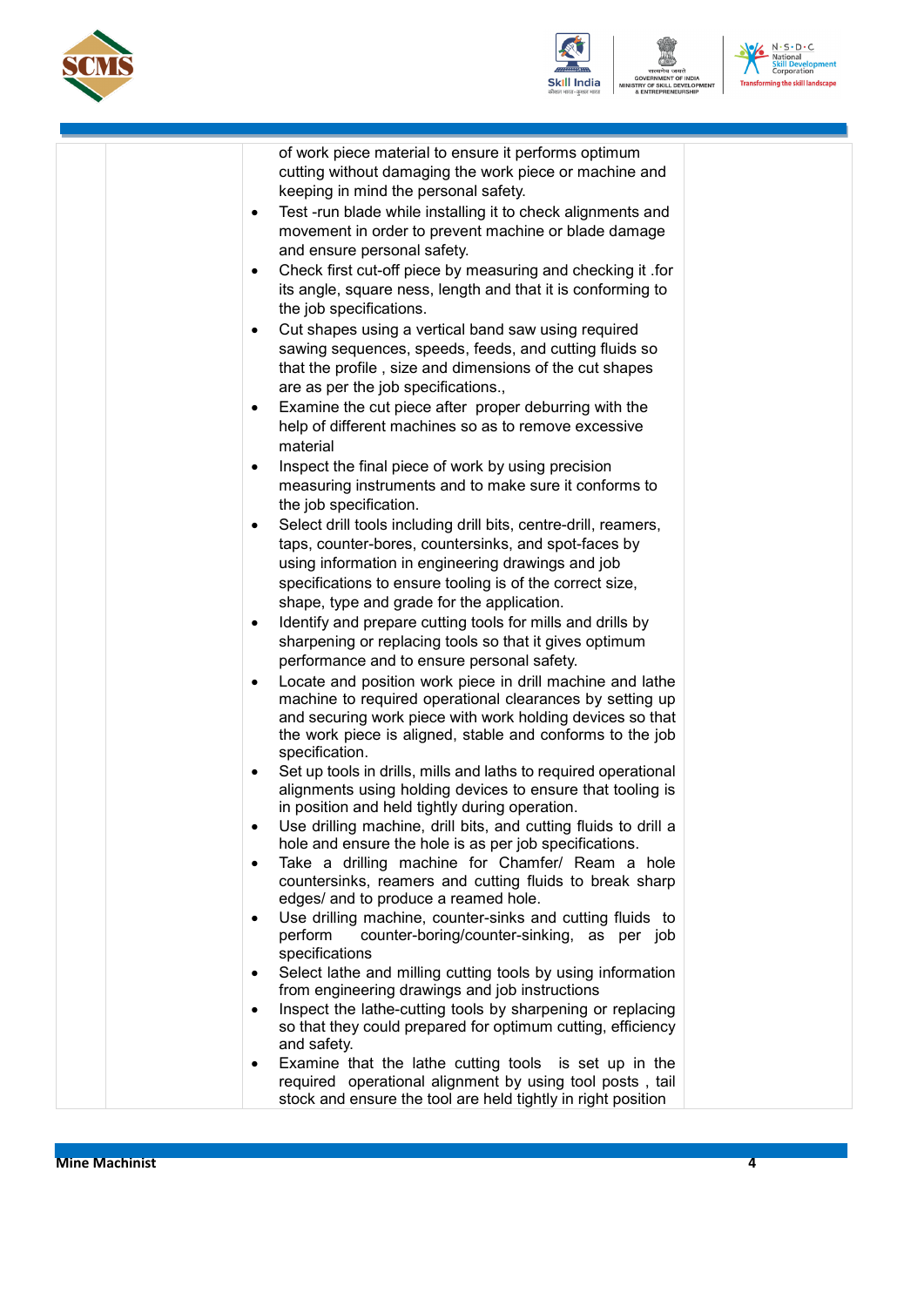





**ENT** 

|  | Determine reference workface by taking a (preliminary)cut<br>$\bullet$<br>and to check speed and feeds to ensure the lathe is set up<br>Make a reference point of the datum by zeroing out<br>$\bullet$<br>machine and ensuring that the datum is located correctly<br>Use a lathe to face a surface and single-point tool bit and<br>$\bullet$<br>by measuring & checking with Vernier, straight edge, or<br>micrometer to ensure surface flatness and finished edge<br>conforms to engineering drawings and job specifications<br>Use lathe ton turn an external diameter and single-point<br>$\bullet$<br>tool and by measuring or checking with a Vernier or<br>micrometer, so that the turned diameter conforms to<br>engineering drawings and the job specifications<br>Test for drilling a hole using a lathe, centre-drill, drills, and<br>٠<br>tailstock for diameter and depth of the drilled hole is as<br>per the job specifications<br>Bore an internal diameter using a lathe and boring bars<br>٠<br>mounted in a tool post so that the close -tolerance internal<br>diameters are as per the job specifications<br>Use lathe, centre-drill, drills, reamers, and tail-stock, to<br>$\bullet$<br>ream a hole and by measuring or checking with Vernier,<br>micrometer, and gauges<br>Measure a tapped hole used in lathe, taps, tapping head,<br>$\bullet$<br>and tailstock, so that the depth, diameter, and thread pitch |  |
|--|-------------------------------------------------------------------------------------------------------------------------------------------------------------------------------------------------------------------------------------------------------------------------------------------------------------------------------------------------------------------------------------------------------------------------------------------------------------------------------------------------------------------------------------------------------------------------------------------------------------------------------------------------------------------------------------------------------------------------------------------------------------------------------------------------------------------------------------------------------------------------------------------------------------------------------------------------------------------------------------------------------------------------------------------------------------------------------------------------------------------------------------------------------------------------------------------------------------------------------------------------------------------------------------------------------------------------------------------------------------------------------------------------------------------------------------------|--|
|  |                                                                                                                                                                                                                                                                                                                                                                                                                                                                                                                                                                                                                                                                                                                                                                                                                                                                                                                                                                                                                                                                                                                                                                                                                                                                                                                                                                                                                                           |  |
|  | of the tapped hole are as per the desired specifications<br>Use lathe to turn an internal or external thread and single-<br>$\bullet$                                                                                                                                                                                                                                                                                                                                                                                                                                                                                                                                                                                                                                                                                                                                                                                                                                                                                                                                                                                                                                                                                                                                                                                                                                                                                                     |  |
|  | point tool bit by measuring or checking with thread<br>micrometers and thread plug gauge.                                                                                                                                                                                                                                                                                                                                                                                                                                                                                                                                                                                                                                                                                                                                                                                                                                                                                                                                                                                                                                                                                                                                                                                                                                                                                                                                                 |  |
|  | Exhibit a taper using a lathe, offset tail stock, taper-turning<br>$\bullet$<br>attachment, and compound rest, and by measuring or<br>checking with protractors, micrometers,                                                                                                                                                                                                                                                                                                                                                                                                                                                                                                                                                                                                                                                                                                                                                                                                                                                                                                                                                                                                                                                                                                                                                                                                                                                             |  |
|  | Choose and prepare the milling cutting tools such as end<br>$\bullet$                                                                                                                                                                                                                                                                                                                                                                                                                                                                                                                                                                                                                                                                                                                                                                                                                                                                                                                                                                                                                                                                                                                                                                                                                                                                                                                                                                     |  |
|  | mills, face mills, shell cutters etc. to sharpen or replace                                                                                                                                                                                                                                                                                                                                                                                                                                                                                                                                                                                                                                                                                                                                                                                                                                                                                                                                                                                                                                                                                                                                                                                                                                                                                                                                                                               |  |
|  | them so that the cutting shapes and angle for optimum<br>cutting and safety.                                                                                                                                                                                                                                                                                                                                                                                                                                                                                                                                                                                                                                                                                                                                                                                                                                                                                                                                                                                                                                                                                                                                                                                                                                                                                                                                                              |  |
|  | Establish and maintain milling adjustable support tools<br>$\bullet$<br>ensuring the support tool chosen is the right one for the<br>application and the work piece is located and secured<br>during machining.                                                                                                                                                                                                                                                                                                                                                                                                                                                                                                                                                                                                                                                                                                                                                                                                                                                                                                                                                                                                                                                                                                                                                                                                                           |  |
|  | Establish milling cutting tools to required operational<br>٠<br>alignments to ensure the tools are in position and held<br>firmly during machining.                                                                                                                                                                                                                                                                                                                                                                                                                                                                                                                                                                                                                                                                                                                                                                                                                                                                                                                                                                                                                                                                                                                                                                                                                                                                                       |  |
|  | Use a milling machine to make a face mill, multi-point tool<br>$\bullet$<br>bit, face mill, and required cutting fluids so that size, shape<br>square-ness, and flatness of the faced work piece as per<br>the job specifications                                                                                                                                                                                                                                                                                                                                                                                                                                                                                                                                                                                                                                                                                                                                                                                                                                                                                                                                                                                                                                                                                                                                                                                                         |  |
|  | Machine steps, cut outs, angles and open slots, using a<br>$\bullet$<br>milling machine so that the size, shape, and angle of the<br>end milled work piece conforms to the engineering and job<br>specifications.                                                                                                                                                                                                                                                                                                                                                                                                                                                                                                                                                                                                                                                                                                                                                                                                                                                                                                                                                                                                                                                                                                                                                                                                                         |  |
|  | Apply deburr to the work piece using files, scrapers, emery<br>$\bullet$<br>cloth, sanders, and hand or pedestal grinders to remove<br>excess material to ensure safe handling in accordance to<br>the job specifications                                                                                                                                                                                                                                                                                                                                                                                                                                                                                                                                                                                                                                                                                                                                                                                                                                                                                                                                                                                                                                                                                                                                                                                                                 |  |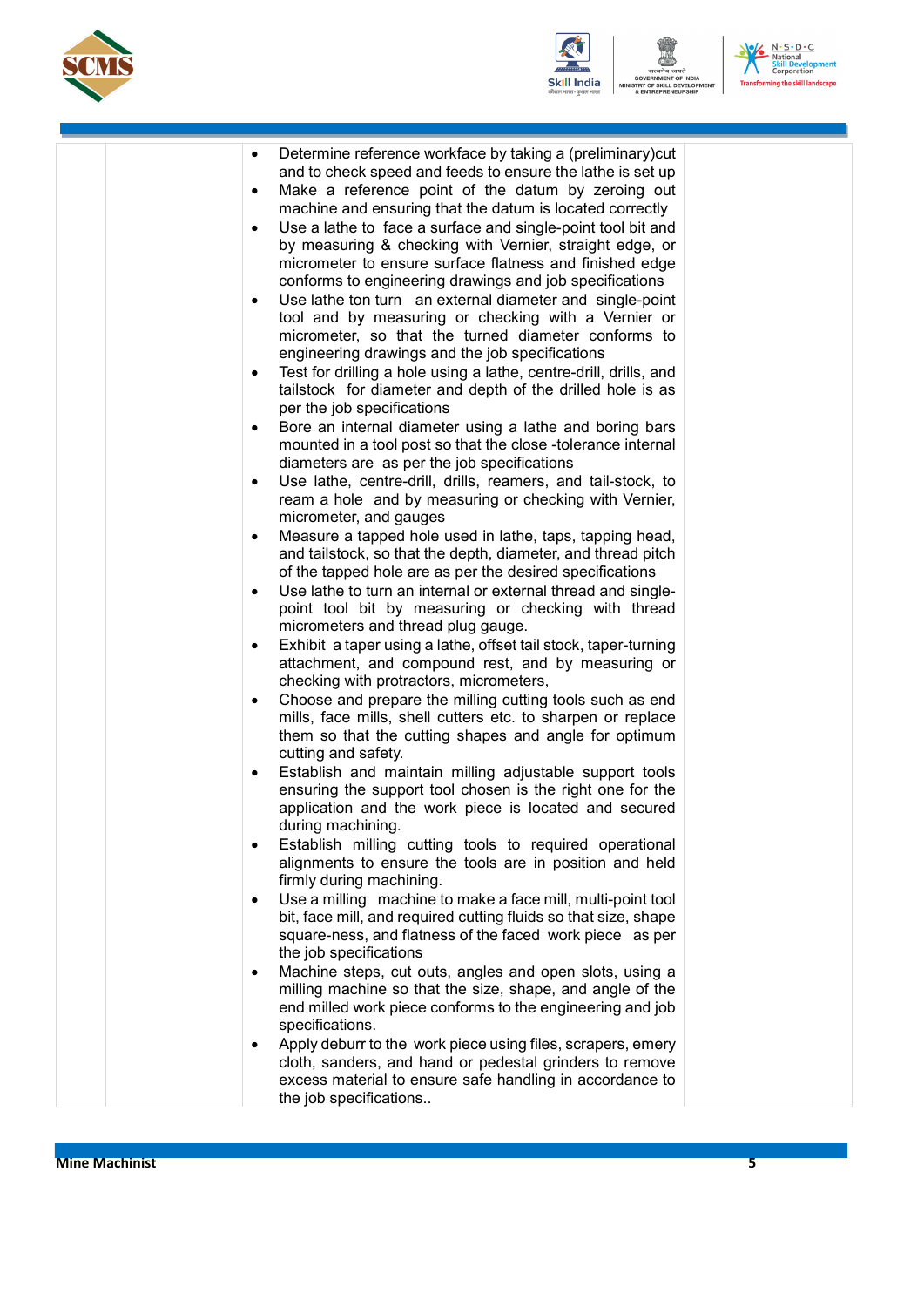



(<u>- 1988)</u><br>यमेव जयते<br>IMENT OF INDIA<br>SKILL DEVELOP<br>EPRENEURSHIP



nent

|   |                                                                                                                                                                                                                               | Conduct the final inspection using precision instruments to<br>$\bullet$<br>ensure the tolerances and dimensions of the final milled                                                                                                                                                                                                                                                                                                                                                                                                                                                                                                                                                                                                                                                                                                                                                                                                                                                                                                                                                                                                                                                                                                                                                                                                                                                                                                                                                                                                                                                                                                                                                                                                                                             |                                                                                                |
|---|-------------------------------------------------------------------------------------------------------------------------------------------------------------------------------------------------------------------------------|----------------------------------------------------------------------------------------------------------------------------------------------------------------------------------------------------------------------------------------------------------------------------------------------------------------------------------------------------------------------------------------------------------------------------------------------------------------------------------------------------------------------------------------------------------------------------------------------------------------------------------------------------------------------------------------------------------------------------------------------------------------------------------------------------------------------------------------------------------------------------------------------------------------------------------------------------------------------------------------------------------------------------------------------------------------------------------------------------------------------------------------------------------------------------------------------------------------------------------------------------------------------------------------------------------------------------------------------------------------------------------------------------------------------------------------------------------------------------------------------------------------------------------------------------------------------------------------------------------------------------------------------------------------------------------------------------------------------------------------------------------------------------------|------------------------------------------------------------------------------------------------|
|   |                                                                                                                                                                                                                               | as per the job specifications<br>Complete work documentation such as tracking sheets,<br>٠<br>signoff sheets, inspection reports etc.<br>Practice good housekeeping in the workplace by cleaning<br>$\bullet$<br>up spills or leaks, keeping work area clean and clear of<br>obstructions, and storing tools or equipment.                                                                                                                                                                                                                                                                                                                                                                                                                                                                                                                                                                                                                                                                                                                                                                                                                                                                                                                                                                                                                                                                                                                                                                                                                                                                                                                                                                                                                                                       |                                                                                                |
| 4 | <b>Conducting all</b><br>post machining<br>operations<br><b>Theory Duration</b><br>(hh:mm)<br>10:00<br><b>Practical</b><br><b>Duration</b><br>(hh:mm)<br>30:00<br><b>Corresponding</b><br><b>NOS Code</b><br><b>MIN/N0470</b> | $\bullet$<br>Maintain the machine as per routine / daily maintenance<br>checklist.<br>Perform minor machine maintenance activities such as<br>oiling or cleaning machine and its components<br>Adding coolant and lubricant in machine reservoir<br>Examine the chips are removed and sent to the disposal<br>$\bullet$<br>area<br>Select the correct tool for removing the extra burrs, sharp<br>edges, rust and chips from the metal surface<br>Use files, hand grinders, wire brushes, or power tools for<br>performing deburring operations.<br>Use Personal Protective Equipment (PPE) like eyeglasses<br>and hand gloves while performing any operation for<br>personal safety.<br>Use shot blasting/ vibro processes for automated<br>$\bullet$<br>processes of de-burring operations<br>Measure the specifications of the finished component and<br>verify conformance as per CP/WI<br>Use devices like micrometres, Vernier callipers, gauges,<br>$\bullet$<br>rulers and any other inspection equipment for measuring<br>specifications with valid calibration status.<br>Observe the basic inspection process and identify pieces<br>٠<br>which comply with the specified standard<br>Separate the defective pieces into repairable and not<br>repairable categories and maintain records of each<br>category<br>Inspect and change different worn machine accessories,<br>such as cutting tools (as per tool life listed, recommended)<br>and brushes, other hand tools<br>Replace machine part as per work instructions, using hand<br>$\bullet$<br>tools or notify supervisor/ engineering personnel for taking<br>corrective actions<br>Store after preservation the die/ tools removed from the<br>$\bullet$<br>machine after change –over for the type of part. |                                                                                                |
| 5 | <b>Health and</b><br><b>Safety</b><br><b>Theory Duration</b>                                                                                                                                                                  | Comply with occupational health and safety regulations<br>adopted by the employer.<br>Follow mining operations procedures with respect to<br>$\bullet$<br>materials handling and accidents                                                                                                                                                                                                                                                                                                                                                                                                                                                                                                                                                                                                                                                                                                                                                                                                                                                                                                                                                                                                                                                                                                                                                                                                                                                                                                                                                                                                                                                                                                                                                                                       | Fire Extinguisher<br>Cylinders, First Aid<br>Box, Fire Fighting<br>Charts, First Aid<br>Charts |
|   | (hh:mm)<br>10:00<br><b>Practical</b><br><b>Duration</b><br>(hh:mm)                                                                                                                                                            | Follow the correct safety steps in case of accident or major<br>$\bullet$<br>failure<br>Comply with safety regulations and procedures in case of<br>$\bullet$<br>fire hazard.<br>Operate various grades of fire extinguishers.                                                                                                                                                                                                                                                                                                                                                                                                                                                                                                                                                                                                                                                                                                                                                                                                                                                                                                                                                                                                                                                                                                                                                                                                                                                                                                                                                                                                                                                                                                                                                   |                                                                                                |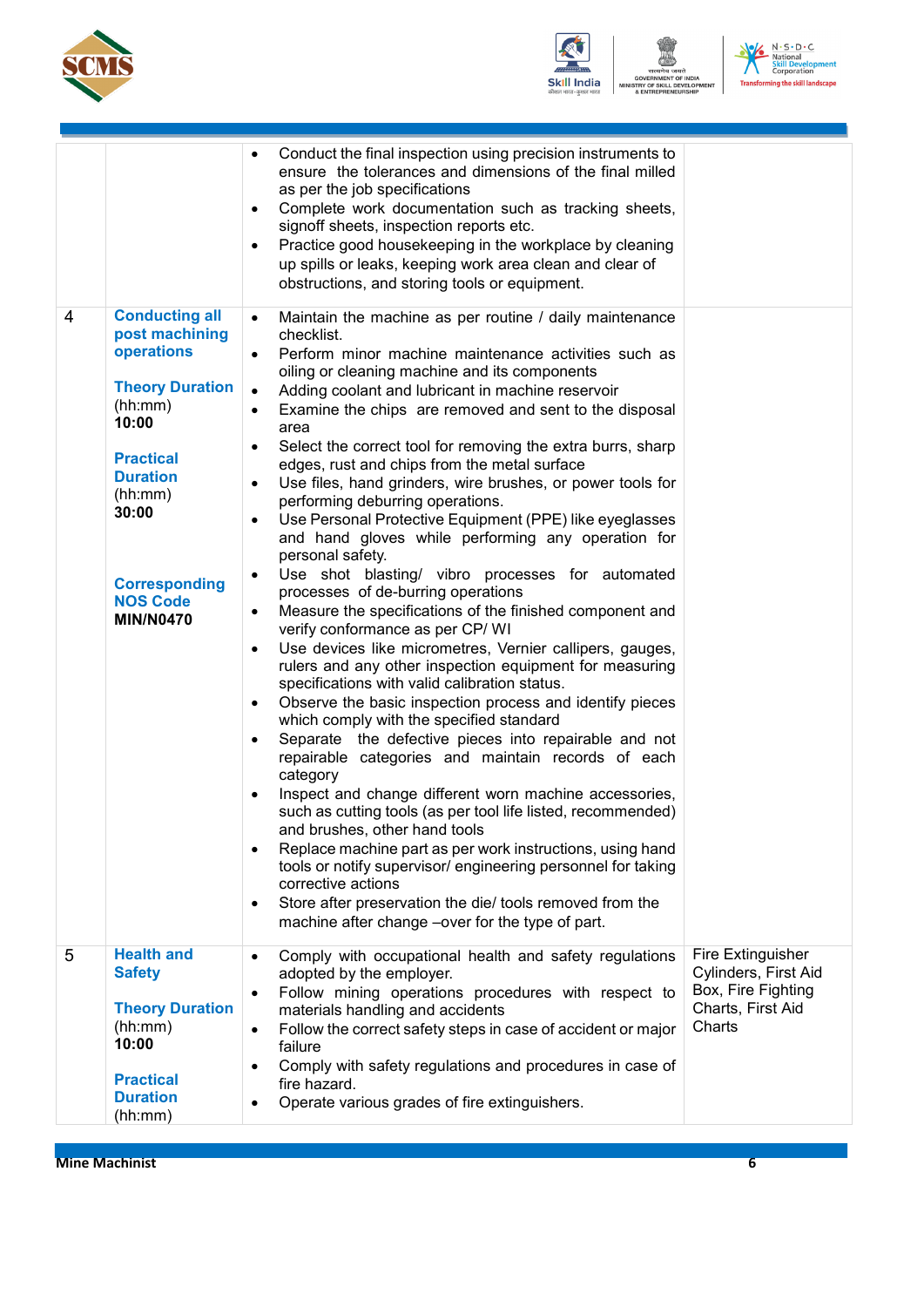





| 20:00<br><b>Corresponding</b><br><b>NOS Code</b><br><b>MIN/N0901</b> | Work responsibly and as safe and careful as possible so<br>$\bullet$<br>as not to put the health and safety of self or others at risk,<br>including members of the public<br>Perform storage and transport of hazardous materials<br>$\bullet$<br>compliant with safety guidelines prescribed by DGMS.<br>Deal with misfires as per statutory requirement<br>$\bullet$<br>Identify characteristics of post-blast fumes and take<br>$\bullet$<br>necessary precautions.<br>Wears safety gear such as hard hat, respiratory protection,<br>$\bullet$<br>eye protection, ear protection<br>Follow the manufacturer's instructions for care and safe<br>$\bullet$<br>operation of the equipment. |
|----------------------------------------------------------------------|----------------------------------------------------------------------------------------------------------------------------------------------------------------------------------------------------------------------------------------------------------------------------------------------------------------------------------------------------------------------------------------------------------------------------------------------------------------------------------------------------------------------------------------------------------------------------------------------------------------------------------------------------------------------------------------------|
| <b>Total Duration</b>                                                | <b>Unique Equipment Required:</b>                                                                                                                                                                                                                                                                                                                                                                                                                                                                                                                                                                                                                                                            |
| <b>Theory</b><br><b>Duration</b><br>60:00                            | Helmet, Dust Mask, Goggles, Ear Plug, Gloves, Reflective Jacket, Safety Belt, Gum<br>Boots/ Safety shoes                                                                                                                                                                                                                                                                                                                                                                                                                                                                                                                                                                                     |
| <b>Practical</b>                                                     |                                                                                                                                                                                                                                                                                                                                                                                                                                                                                                                                                                                                                                                                                              |
| <b>Duration</b>                                                      |                                                                                                                                                                                                                                                                                                                                                                                                                                                                                                                                                                                                                                                                                              |
| 150:00                                                               |                                                                                                                                                                                                                                                                                                                                                                                                                                                                                                                                                                                                                                                                                              |
|                                                                      | <b>Grand Total Course Duration: 210 Hours, 0 Minutes</b>                                                                                                                                                                                                                                                                                                                                                                                                                                                                                                                                                                                                                                     |

(This syllabus/ curriculum has been approved by SSC: Skill Council for Mining Sector)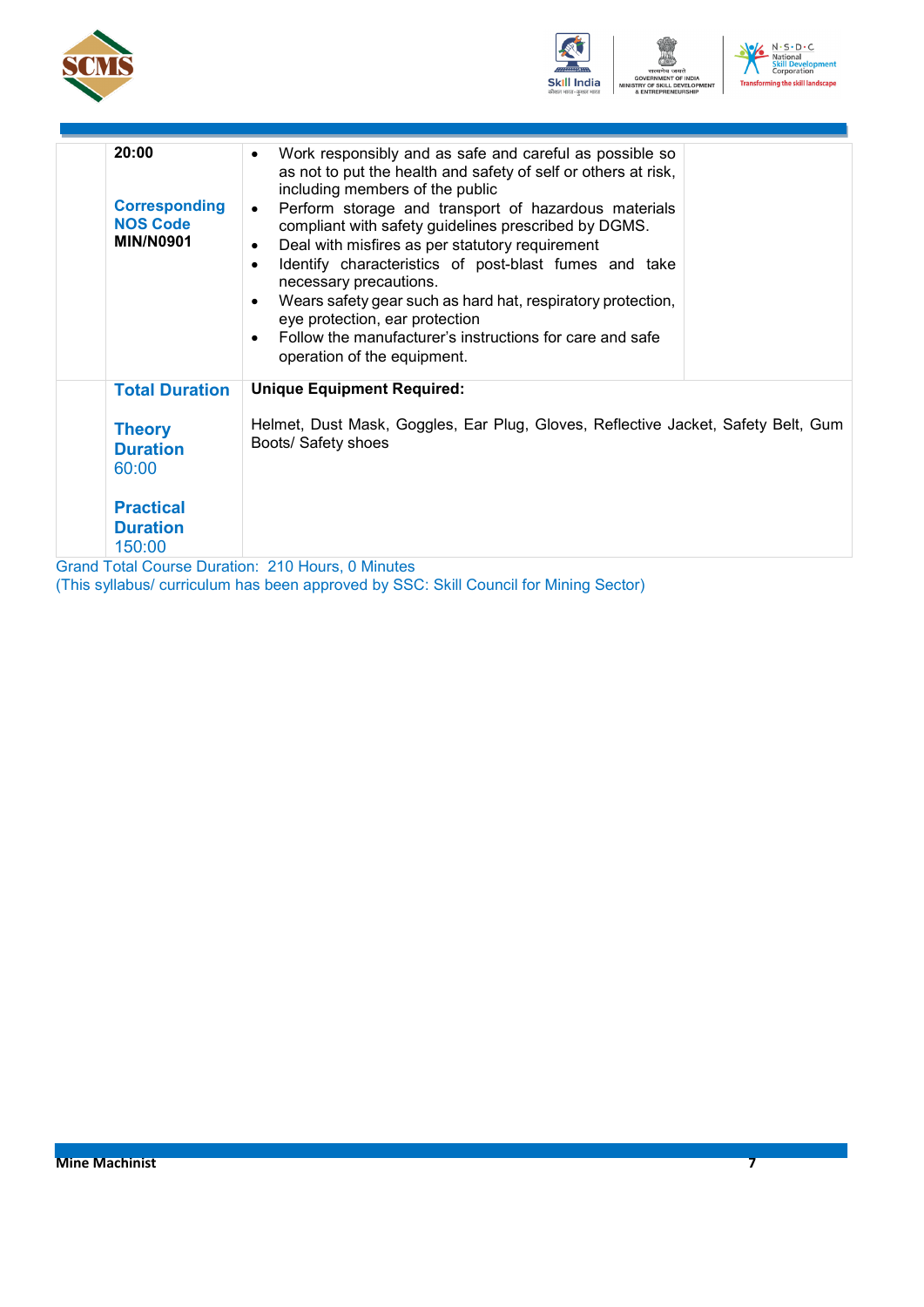



### <span id="page-10-0"></span>**Trainer Prerequisites for Job role: "Mine Machinist" mapped to Qualification Pack: "MIN/Q0424", V1.0**

| Sr.<br>No.     | Area                                                          | <b>Details</b>                                                                                                                                                                                                                                                                                                                                                                            |  |  |
|----------------|---------------------------------------------------------------|-------------------------------------------------------------------------------------------------------------------------------------------------------------------------------------------------------------------------------------------------------------------------------------------------------------------------------------------------------------------------------------------|--|--|
|                | <b>Description</b>                                            | To deliver accredited training service, mapping to the curriculum detailed above, in<br>accordance with the Qualification Pack "MIN/Q0424", Version 1.0                                                                                                                                                                                                                                   |  |  |
| $\overline{2}$ | <b>Personal</b><br><b>Attributes</b>                          | Aptitude for conducting training, and pre/post work to ensure competent,<br>employable candidates at the end of the training. Strong communication skills,<br>interpersonal skills, ability to work as part of a team; a passion for quality and for<br>developing others; well-organized and focused, eager to learn and keep oneself<br>updated with the latest in the mentioned field. |  |  |
| 3              | <b>Minimum</b><br><b>Educational</b><br><b>Qualifications</b> | <b>ITI Machinist</b>                                                                                                                                                                                                                                                                                                                                                                      |  |  |
| 4a             | <b>Domain</b><br><b>Certification</b>                         | Certified for Job Role: Mine Machinist mapped to QP: "MIN/Q0424, v1.0". Minimum<br>accepted score as per SSC guidelines is 80% on the SSC prescribed online theory<br>assessment test based on an industry validated question bank.                                                                                                                                                       |  |  |
| 4 <sub>b</sub> | <b>Platform</b><br><b>Certification</b>                       | Recommended that the Trainer is certified for the Job Role: "Trainer", mapped to<br>the Qualification Pack: "MEP/Q0102". Minimum accepted score for the trainer is<br>80% as per SSC guidelines.                                                                                                                                                                                          |  |  |
| 5              | <b>Experience</b>                                             | The minimum required experience for the trainer is: -<br>For ITI - 6 years relevant field experience<br>For Diploma in Mechanical - 5 years relevant field experience<br>For B-Tech in Mining - 4 years relevant field experience                                                                                                                                                         |  |  |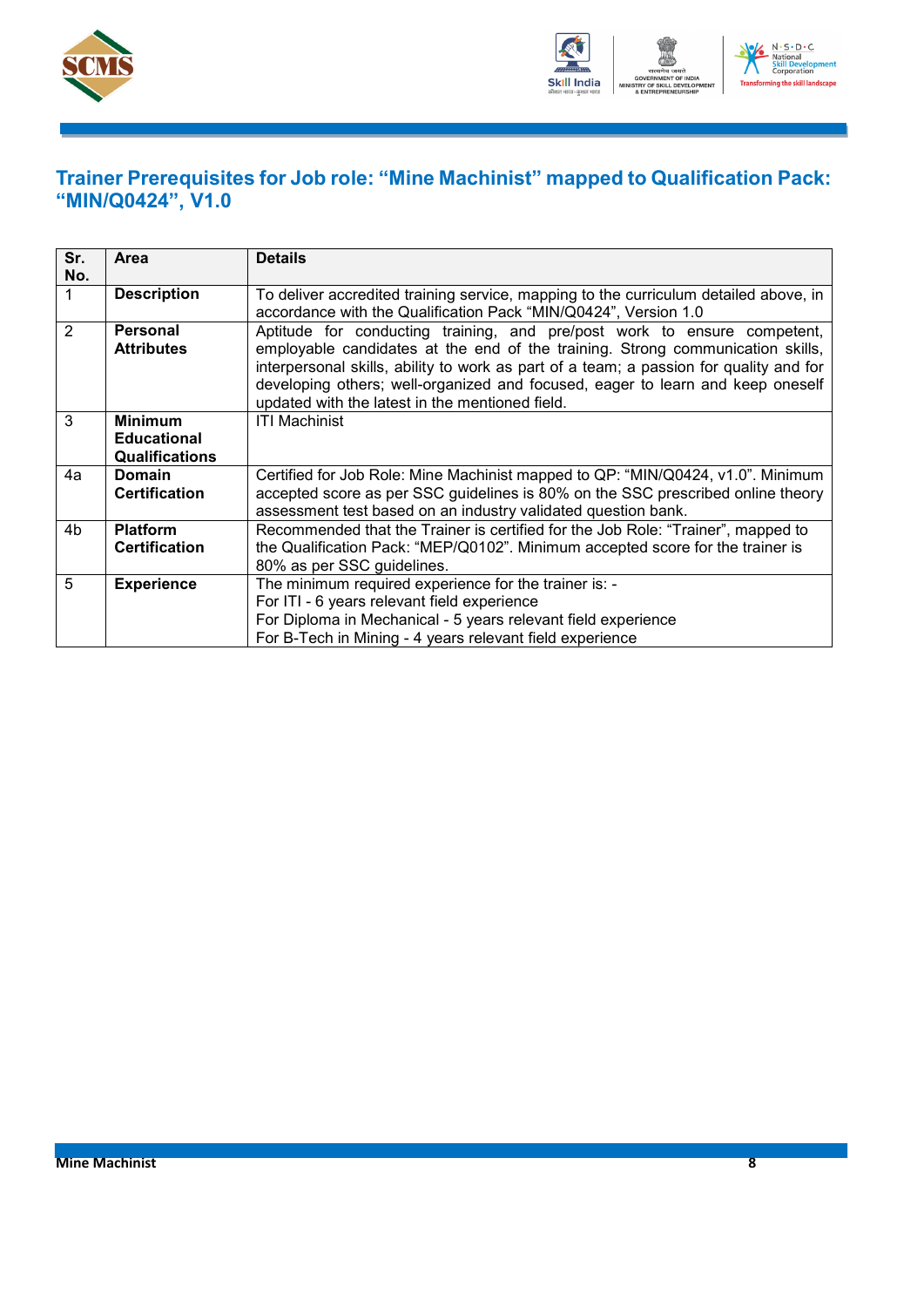





#### <span id="page-11-0"></span>**Annexure: Assessment Criteria**

**Job Role:** Mine Machinist **Qualification Pack:** MIN/Q0424, V1.0 **Sector:** Skill Council Skill Council for Mining Sector

### **Guidelines for Assessment**

- 1. Criteria for assessment for each Qualification Pack will be created by the Sector Skill Council. Each Performance Criteria (PC) will be assigned marks proportional to its importance in NOS. SSC will also lay down proportion of marks for Theory and Skills Practical for each PC.
- 2. The assessment for the theory part will be based on knowledge bank of questions created by the SSC.
- 3. Individual assessment agencies will create unique question papers for theory part for each candidate at each examination/training center (as per assessment criteria below).
- 4. Individual assessment agencies will create unique evaluations for skill practical for every student at each examination/training center based on these criteria.
- 5. To pass the Qualification Pack, every trainee should score a minimum of 70% in every NOS.
- 6. In case of successfully passing only certain number of NOS's, the trainee is eligible to take subsequent assessment on the balance NOS's to pass the Qualification Pack.

|                                                         |                                                                                                                                                                                                                               |                               |                  | <b>Marks Allocation</b> |                                   |
|---------------------------------------------------------|-------------------------------------------------------------------------------------------------------------------------------------------------------------------------------------------------------------------------------|-------------------------------|------------------|-------------------------|-----------------------------------|
|                                                         |                                                                                                                                                                                                                               | Total<br><b>Mark</b><br>(100) | Out<br><b>Of</b> | <b>Theory</b>           | <b>Skills</b><br><b>Practical</b> |
| 1.MIN/N0468(Pre<br>pare for<br>machining<br>operations) | PC1.<br>Read and interpret<br>engineering drawings, sketches or<br>sample work piece to identify<br>dimensions and tolerances,<br>machine surface designations and<br>allowances, type and<br>features of work piece material | 25                            | $\mathfrak{p}$   |                         |                                   |
|                                                         | PC2. Read and interpret work-<br>process documentation<br>to<br>identify required machines, job<br>operation,<br>sequencing of job, method<br>of machining and set-ups                                                        |                               | $\overline{2}$   |                         |                                   |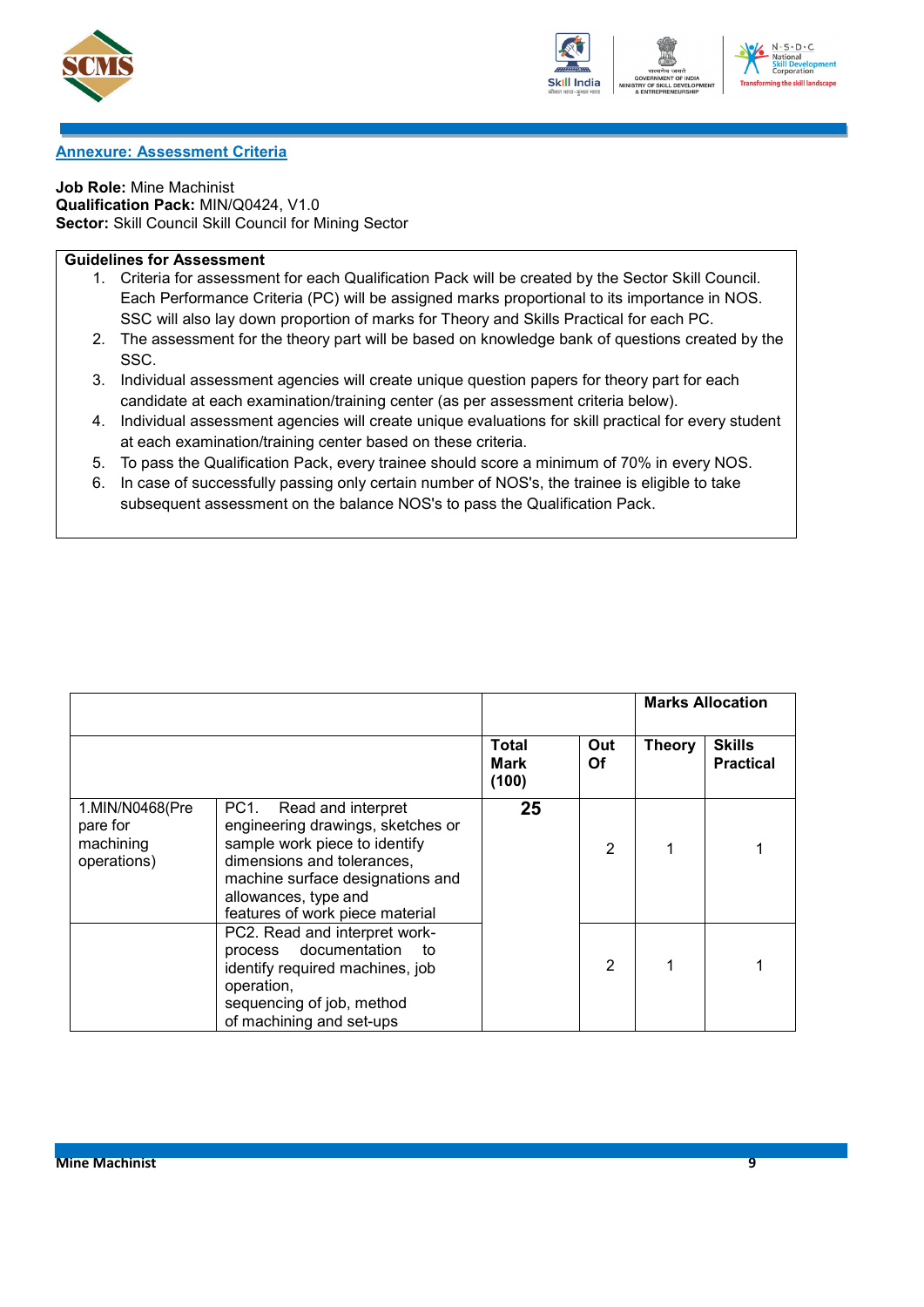



-<br>स्मेव जयते<br>MENT OF INDIA<br>KILL DEVELOPI<br>PRENEURSHIP .<br>NT



| PC <sub>3</sub> .<br>Perform calculations for<br>machining operations including<br>determining speeds and feeds, | $\overline{2}$ |                |                |
|------------------------------------------------------------------------------------------------------------------|----------------|----------------|----------------|
| calculating cutting tool positions,<br>checking work piece alignments,<br>and                                    |                | 1              | 1              |
| calculating dimensions to be<br>measured and verified                                                            |                |                |                |
| Identify and select<br>PC4.                                                                                      |                |                |                |
| machines including conventional                                                                                  |                |                |                |
| and numerically controlled saws,                                                                                 |                |                |                |
| drills, lathes, grinders, and vertical<br>or horizontal mills, using                                             | 3              | $\overline{2}$ | 1              |
| information from engineering                                                                                     |                |                |                |
| drawings and work process                                                                                        |                |                |                |
| documentation, to ensure that the                                                                                |                |                |                |
| machine selected is the correct one                                                                              |                |                |                |
| for the application and                                                                                          |                |                |                |
| available to perform the job                                                                                     |                |                |                |
| PC <sub>5</sub> .<br>Identify and select cutting                                                                 |                |                |                |
| fluids using manuals, charts,                                                                                    |                |                |                |
| engineering drawings, and                                                                                        |                |                |                |
| material safety data sheets,                                                                                     | 3              | 1              | $\overline{2}$ |
| ensuring that the cutting fluid                                                                                  |                |                |                |
| selected is the correct one to                                                                                   |                |                |                |
| maximize machining without                                                                                       |                |                |                |
| damage to work piece, cutting tool,<br>or machine                                                                |                |                |                |
| Identify and select tooling<br>PC <sub>6</sub> .                                                                 |                |                |                |
| required to cut the work piece by                                                                                |                |                |                |
| using information in engineering                                                                                 | 3              | 2              | 1              |
| drawings and job instructions                                                                                    |                |                |                |
| Identify and prepare cutting<br>PC7.                                                                             |                |                |                |
| tools by sharpening or replacing                                                                                 |                |                |                |
| tools so that the cutting shape and                                                                              |                |                |                |
| angle are prepared for optimum                                                                                   | $\overline{2}$ |                |                |
| cutting and personal safety in                                                                                   |                | 1              | 1              |
| accordance with manufacturer's                                                                                   |                |                |                |
| specifications, engineering                                                                                      |                |                |                |
| drawings, sketches, sample<br>work piece and company                                                             |                |                |                |
| standards/procedures                                                                                             |                |                |                |
| Identify and check machine<br>PC8.                                                                               |                |                |                |
| controls and systems including                                                                                   |                |                |                |
| locating and identifying switches,                                                                               | $\overline{2}$ | 1              | 1              |
| buttons, levers, controls, and safety                                                                            |                |                |                |
| devices, to ensure that all controls                                                                             |                |                |                |
| are operational and functioning                                                                                  |                |                |                |
| Verify work piece material<br>PC <sub>9</sub>                                                                    |                |                |                |
| for correct size and type by                                                                                     |                |                |                |
| checking codes, lettering, or                                                                                    | $\overline{c}$ | 1              | 1              |
| numerical stamps to ensure that                                                                                  |                |                |                |
| the work piece selected conforms                                                                                 |                |                |                |
| to job instruction<br>specification                                                                              |                |                |                |
|                                                                                                                  |                |                |                |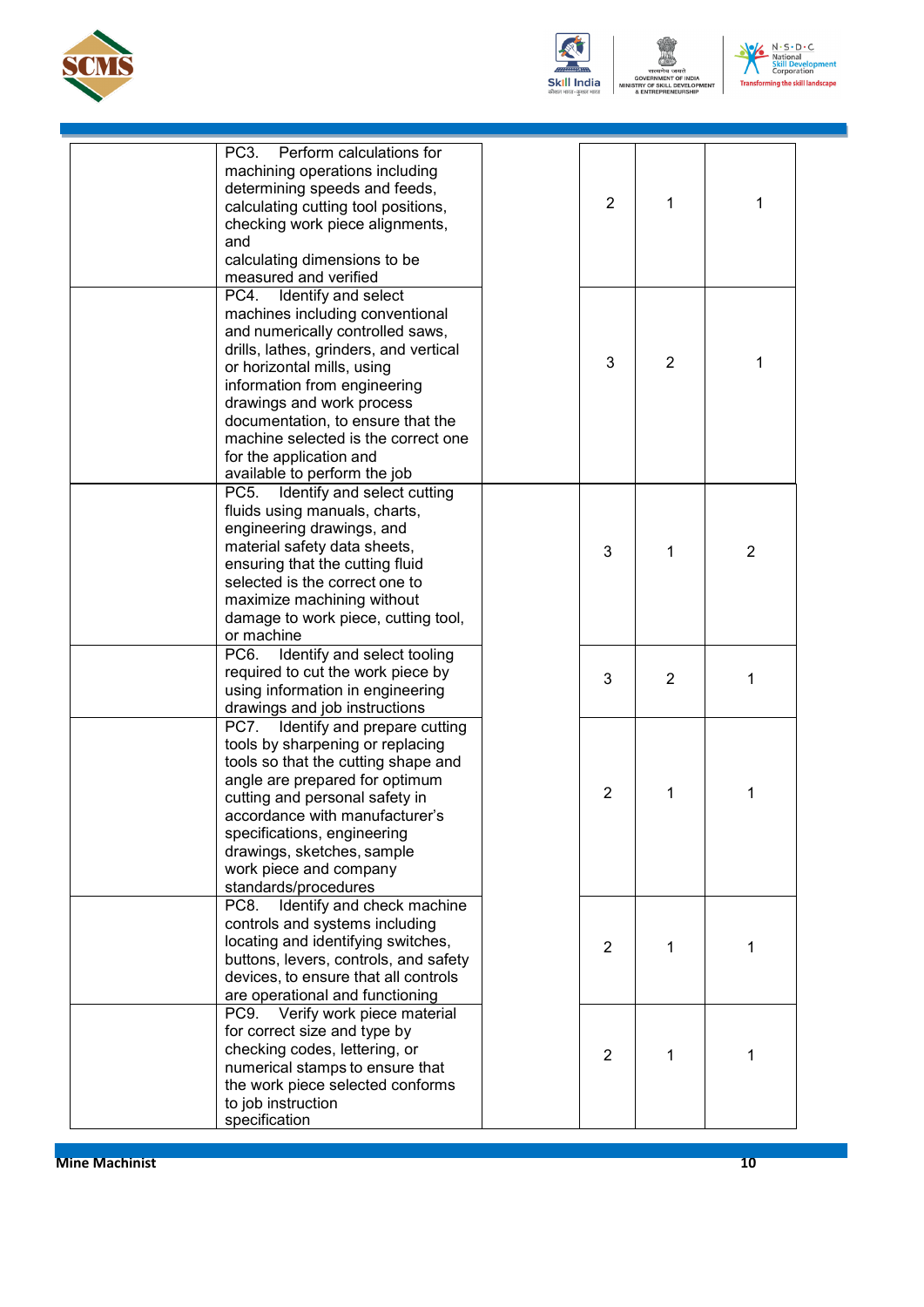



ष्ट्याला<br>MENT OF INDIA<br>KILL DEVELOP<br>PRENEURSHIP .<br>NT



|                                                        | PC10. Identify and select<br>measuring instruments and<br>checking devices, ensuring that<br>instruments and devices selected<br>are capable of measuring to<br>obtain the dimensions and<br>tolerances specified as per the job<br>specifications                                                                                                                                                         |              | 2              | 1    | 1    |
|--------------------------------------------------------|------------------------------------------------------------------------------------------------------------------------------------------------------------------------------------------------------------------------------------------------------------------------------------------------------------------------------------------------------------------------------------------------------------|--------------|----------------|------|------|
|                                                        | PC11. Select machine speeds and<br>feeds using speed and feed charts<br>and in<br>accordance with size, type, and<br>hardness of work piece materials                                                                                                                                                                                                                                                      |              | $\overline{2}$ | 1    | 1    |
|                                                        |                                                                                                                                                                                                                                                                                                                                                                                                            | <b>Total</b> | 25             | 13   | 12   |
| 2.<br>MIN/N0469: (Perfor<br>m machining<br>operations) | Check straight cuts by using<br>PC1.<br>precision measuring instruments<br>including (not limited<br>to)micrometer, verniers, callipers,<br>squares, straight edge, dial<br>indicator, and surface comparator,<br>to ensure that the accurate size,<br>finish, parallelism, and squareness<br>of straight cuts conform with job<br>specifications                                                          | 25           | 0.5            | 0.35 | 0.15 |
|                                                        | Check shapes by using<br>PC2.<br>precision measuring instruments<br>and checking devices including(not<br>limited to) radius gauges, surface<br>comparator, and verniers, to<br>ensure that the profile<br>and finish of the cut shape conform<br>to engineering drawing and job<br>specifications                                                                                                         |              | 0.5            | 0.35 | 0.15 |
|                                                        | PC3. Check threads by using<br>precision measuring instruments,<br>checking devices, and various<br>checking methods including (not<br>limited to) 3- wire method, thread<br>micrometer, thread gauge, and<br>plug or ring gauges, to ensure that<br>the accuracy of pitch, thread<br>geometry, and size of cut threads<br>conform to job specifications                                                   |              | 0.5            | 0.35 | 0.15 |
|                                                        | Check holes by using<br>PC4.<br>precision measuring instruments<br>and checking devices including(not<br>limited to) dial indicators, bore<br>gauges, plug gauges, telescopic<br>gauges, surface comparators, and<br>vernier, to ensure that the<br>accuracy of the diameter, depth,<br>concentricity, position, and finish of<br>cut holes conform with engineering<br>drawings and<br>job specifications |              | 0.5            | 0.35 | 0.15 |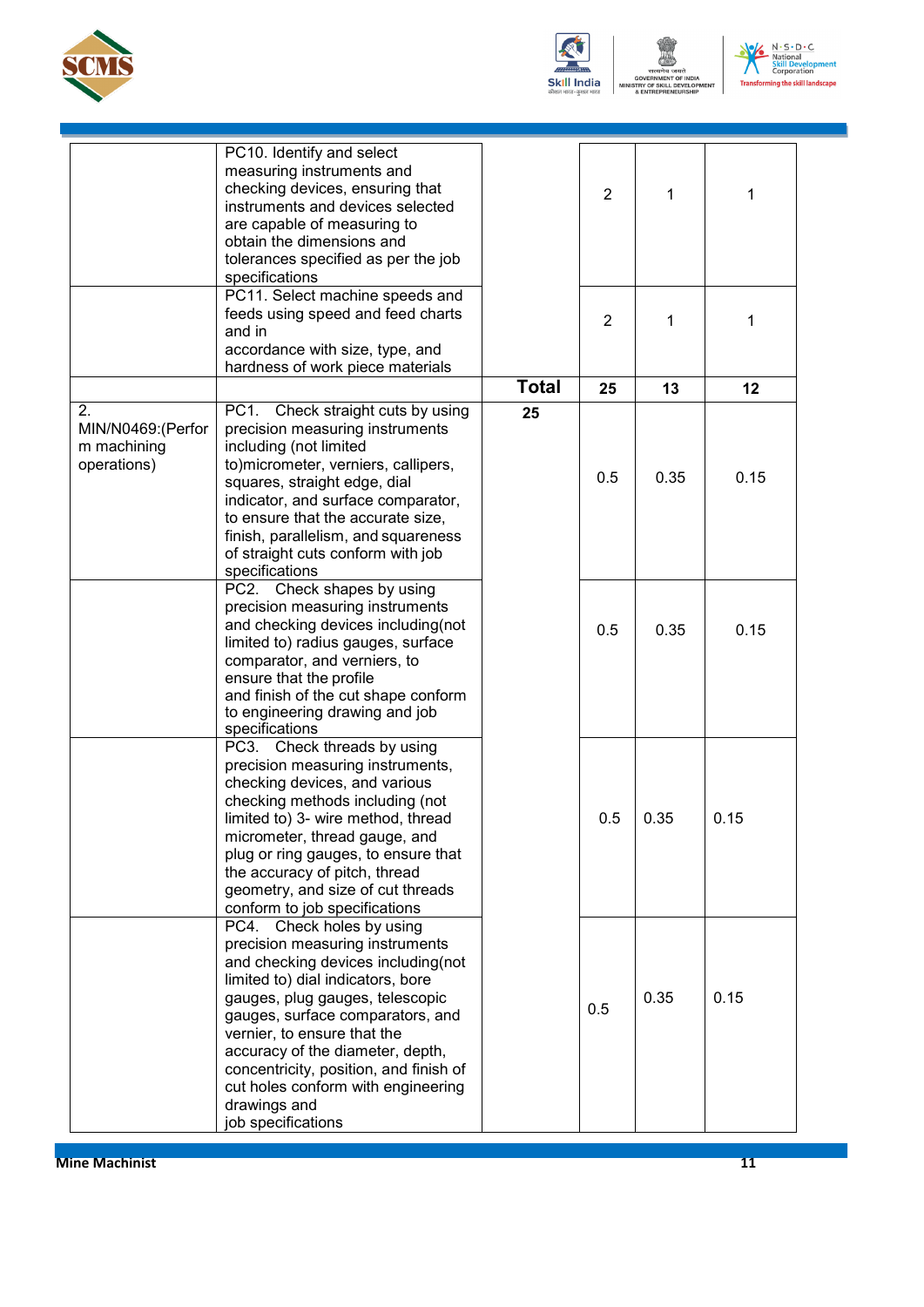



——<br>मेव जयते<br>IENT OF INDIA<br>KILL DEVELOP<br>PRENEURSHIP **NT** 



| Check tapers using<br>PC5.<br>precision measuring instruments<br>and checking devices including<br>(not limited to) taper gauge, sine<br>bar, micrometer, and vernier to<br>ensure that the accuracy of the<br>angle, taper/foot, and diameter of<br>the cut tapers conform with<br>engineering<br>drawings and job specifications | 0.5 | 0.35 | 0.15 |
|------------------------------------------------------------------------------------------------------------------------------------------------------------------------------------------------------------------------------------------------------------------------------------------------------------------------------------|-----|------|------|
| PC6. Check hardness using<br>various types of hardness testers<br>and comparison charts to ensure<br>that the hardness level of the work<br>piece<br>materials conforms with<br>engineering drawings and job<br>specifications                                                                                                     | 0.5 | 0.35 | 0.15 |
| PC7. Hand-file using files<br>including (not limited to) flat,<br>needle, rat-tail, lathe, and half-<br>round files to remove<br>excessive material so that work<br>piece is filed                                                                                                                                                 | 0.5 | 0.35 | 0.15 |
| PC8. Hand-saw using cut-off<br>saws to cut work piece to specified<br>lengths in accordance with job<br>specifications                                                                                                                                                                                                             | 0.5 | 0.35 | 0.15 |
| PC9.<br>Hand-drill holes using<br>power drill and drill bits so that the<br>size of the drilled hole conform<br>with job specifications                                                                                                                                                                                            | 0.5 | 0.35 | 0.15 |
| PC10. Hand-grind using<br>pneumatic or electric hand<br>grinders to remove excess<br>material, so that the work piece is<br>ground in accordance with job<br>specifications                                                                                                                                                        | 0.5 | 0.35 | 0.15 |
| PC11. Check fused/welded blade<br>to ensure that joined saw has a<br>continuous cutting edge in<br>accordance with manufacturer's or<br>job specifications                                                                                                                                                                         | 0.5 | 0.35 | 0.15 |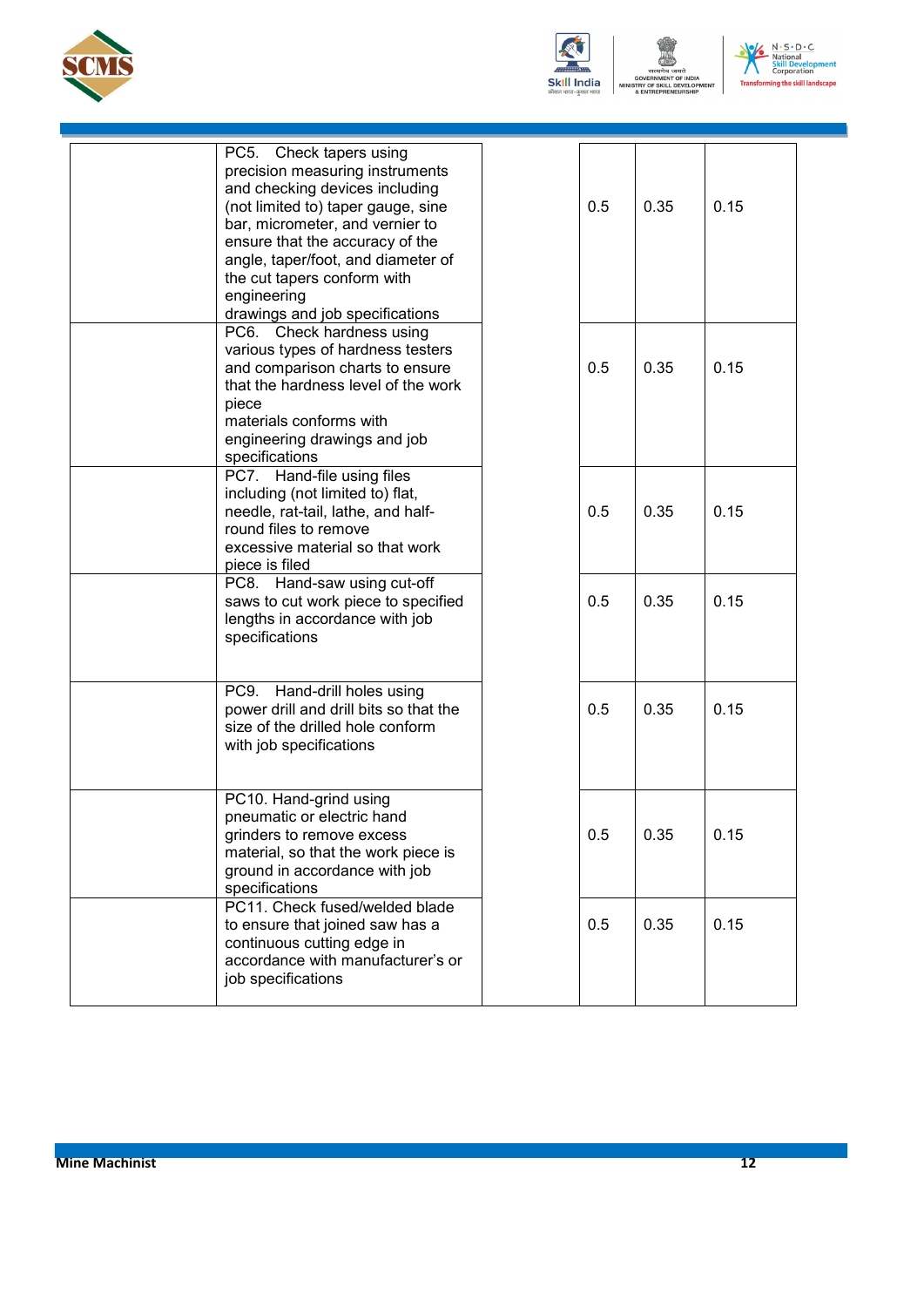



ख्खाद्वा<br>प्रमेव जयते<br>MENT OF INDIA<br>SKILL DEVELOPI<br>:PRENEURSHIP .<br>NT



| PC12. Lay out features of<br>engineering drawings on to the  |     |      |      |
|--------------------------------------------------------------|-----|------|------|
| work piece using precision<br>measuring instruments and      |     |      |      |
| layout equipment including (not                              | 0.5 | 0.35 | 0.15 |
| limited to) scriber, center,                                 |     |      |      |
| punch, vernier height gauge,                                 |     |      |      |
| surface plate, combination set,                              |     |      |      |
| and layout medium or                                         |     |      |      |
| dyes<br>PC13. Locate and position work                       |     |      |      |
| piece in saw to required                                     |     |      |      |
| operational clearances by                                    |     |      |      |
| setting up work holding devices                              | 0.5 | 0.35 | 0.15 |
| including (not limited to) clamps,                           |     |      |      |
| nesting fixtures, vises, or roller                           |     |      |      |
| supports, so that the work piece                             |     |      |      |
| is aligned, secured, and stable                              |     |      |      |
| during<br>sawing operations                                  |     |      |      |
| PC14. Select speeds and feeds                                |     |      |      |
| of saws using speed and feed                                 |     |      |      |
| charts and in accordance with the                            |     |      |      |
| size, type, and hardness of work                             | 0.5 | 0.35 | 0.15 |
| piece material, so that the saw                              |     |      |      |
| performs optimum cutting without                             |     |      |      |
| damage to work piece, cutting                                |     |      |      |
| tools, or machines, and<br>ensures personal safety           |     |      |      |
| PC15. Install and test-run blade                             |     |      |      |
| to check alignments and                                      |     |      |      |
| movements, so that the blade is                              | 0.5 | 0.35 | 0.15 |
| installed to make the required                               |     |      |      |
| cut, prevents machine or blade                               |     |      |      |
| damage, and ensures personal                                 |     |      |      |
| safety<br>PC16. Check first cut-off by                       |     |      |      |
| measuring and checking a cut-                                |     |      |      |
| off piece, to ensure that the                                | 0.5 | 0.35 | 0.15 |
| angles, squareness, and length                               |     |      |      |
| of the sawed piece conform to                                |     |      |      |
| job                                                          |     |      |      |
| specifications                                               |     |      |      |
| PC17. Cut shapes using a<br>vertical band saw using required |     |      |      |
| sawing sequences, speeds,                                    |     |      |      |
| feeds, and cutting fluids, so that                           | 0.5 | 0.35 | 0.15 |
| the profile, size, and dimensions                            |     |      |      |
| of the cut shapes conform to job                             |     |      |      |
| specifications                                               |     |      |      |
| PC18. Deburr work piece using                                |     |      |      |
| files, scrapers, emery cloth,                                | 0.5 | 0.35 | 0.15 |
| sanders, and hand or pedestal                                |     |      |      |
| grinders, to remove<br>excess material and to ensure         |     |      |      |
| safe handling                                                |     |      |      |
|                                                              |     |      |      |

**Mine Machinist** 13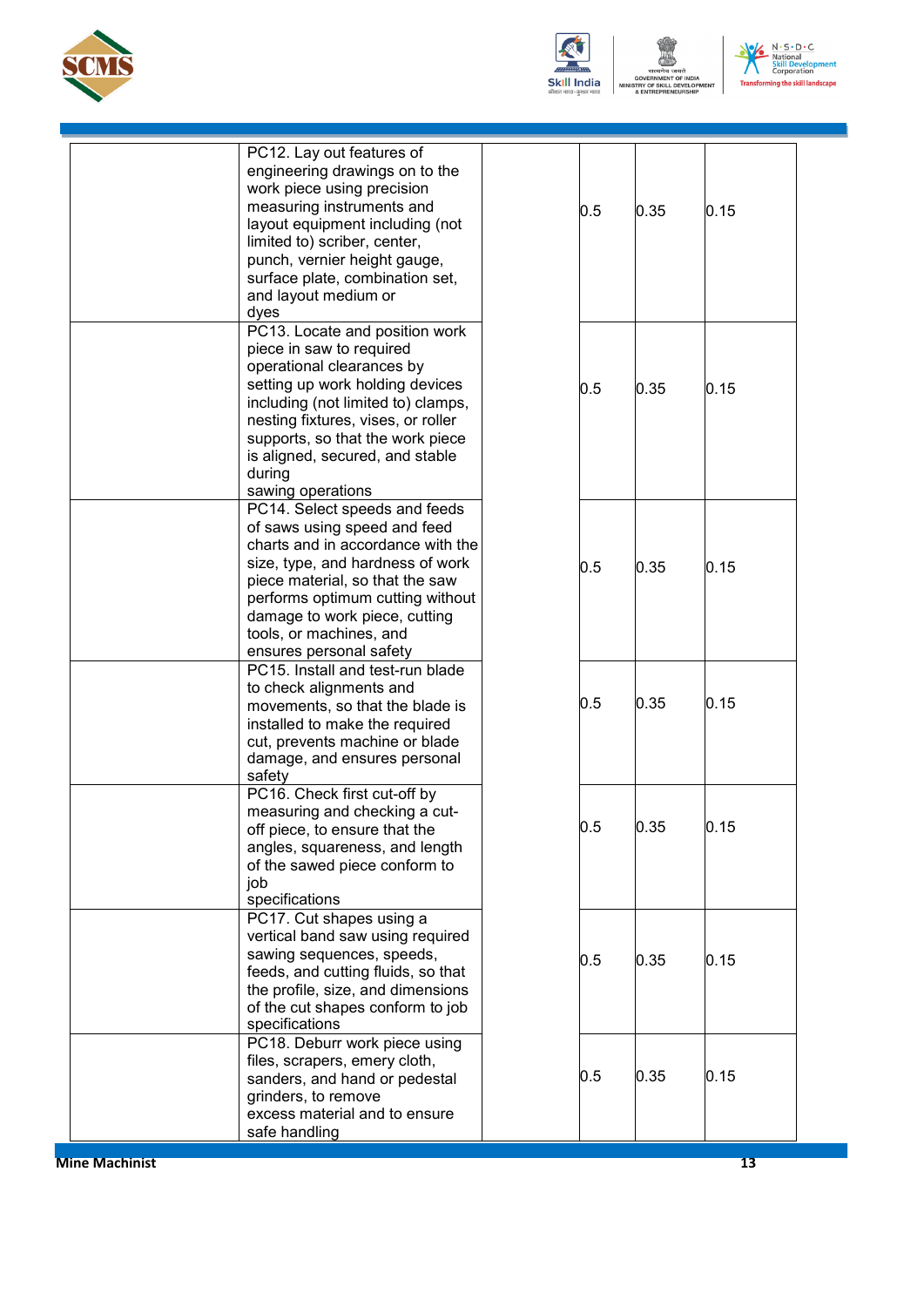

![](_page_16_Picture_1.jpeg)

ष्ट्याला<br>स्पेय जयते<br>MENT OF INDIA<br>:KILL DEVELOPI<br>PRENEURSHIP  $N$ 

![](_page_16_Picture_3.jpeg)

| PC19. Perform final inspection<br>using precision measuring<br>instruments and checking<br>devices including (not limited to)<br>inside and outside micrometers,<br>vernier height gauges or<br>indicators, gauge blocks, and<br>pin gauges, to ensure that the<br>tolerances and dimensions of<br>the sawed work piece conform<br>to the engineering drawings and<br>job<br>specifications | 0.5 | 0.35 | 0.15 |
|---------------------------------------------------------------------------------------------------------------------------------------------------------------------------------------------------------------------------------------------------------------------------------------------------------------------------------------------------------------------------------------------|-----|------|------|
| PC20. Select drill tooling<br>including drill bits, center-drill,<br>reamers, taps, counter-bores,<br>counter sinks, and spot- faces<br>by using information in<br>engineering drawings and job<br>specifications to ensure that<br>tooling is the correct size, shape,<br>type, and grade for the<br>application                                                                           | 0.5 | 0.35 | 0.15 |
| PC21. Identify and prepare<br>cutting tools for drills by<br>sharpening or replacing tools,<br>so that the cutting shape and<br>angle is prepared for<br>optimum cutting and personal<br>safety                                                                                                                                                                                             | 0.5 | 0.35 | 0.15 |
| PC22. Locate and position work<br>piece in drill to required<br>operational clearances by<br>setting up and securing work<br>piece with work holding devices<br>including (not limited to) drilling<br>vises, clamps, jigs, angle plates,<br>and chucks, so that the work<br>piece is aligned,<br>secured, and stable during<br>drilling in accordance with job<br>specifications           | 0.5 | 0.35 | 0.15 |
| PC23. Set up tooling in drills to<br>required operational alignments<br>using holding devices including<br>(not limited to) drill chucks,<br>taper sleeves, and tapping<br>heads, to ensure that tooling is<br>in position and held securely<br>during drilling                                                                                                                             | 0.5 | 0.35 | 0.15 |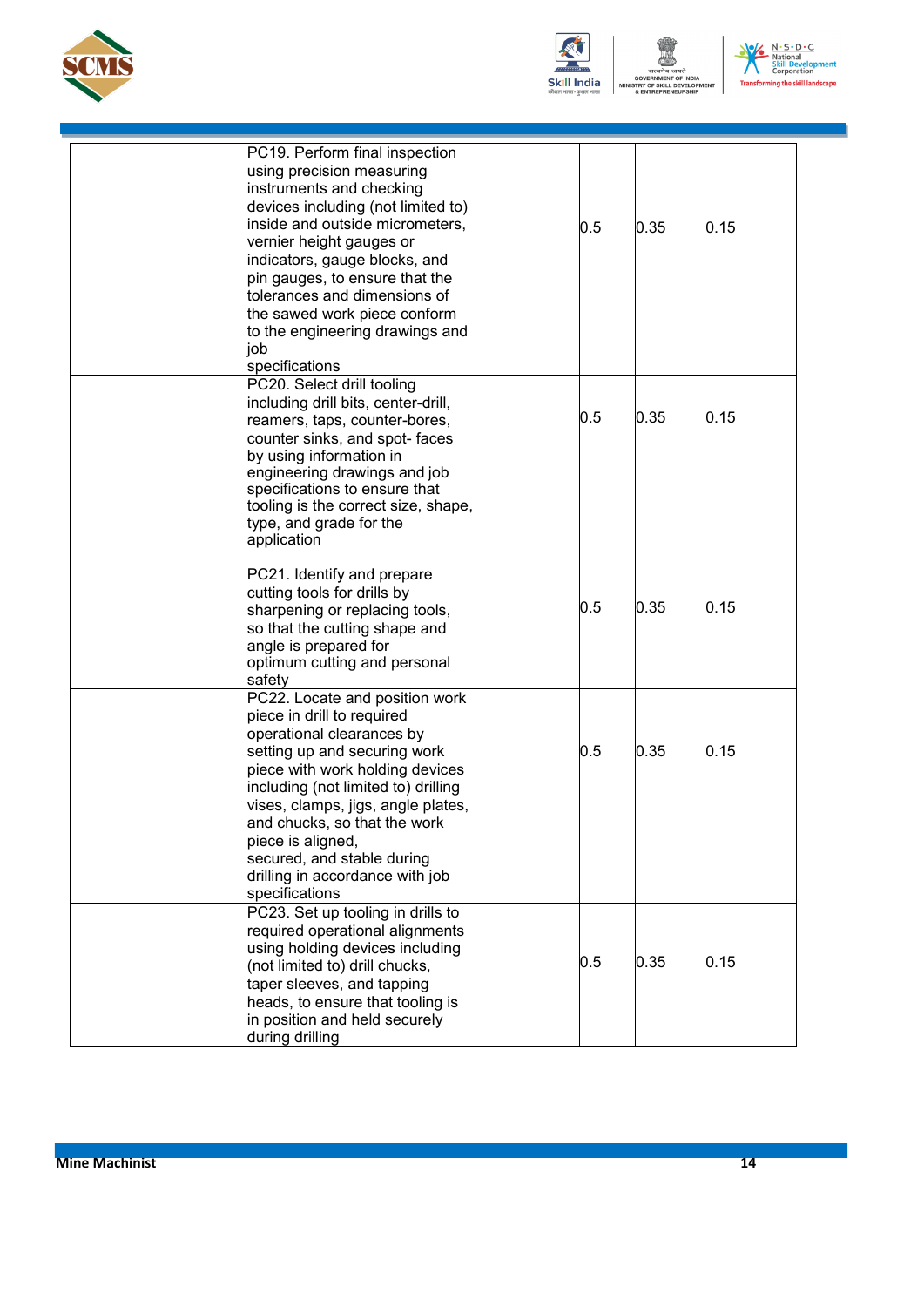![](_page_17_Picture_0.jpeg)

![](_page_17_Picture_1.jpeg)

![](_page_17_Picture_2.jpeg)

![](_page_17_Picture_3.jpeg)

| PC24. Select speeds and feeds<br>of drill using speed and feed<br>charts and in accordance with<br>the size, type, and hardness of<br>work piece material, so that the<br>drill performs optimum cutting<br>without damage to work piece,<br>cutting tools, or machines, and<br>ensures personal safety | 0.5 | 0.35 | 0.15 |
|---------------------------------------------------------------------------------------------------------------------------------------------------------------------------------------------------------------------------------------------------------------------------------------------------------|-----|------|------|
| PC25. Centre-drill a layout<br>punch mark using a drill<br>press/machine, chuck, centre-<br>drill, and cutting fluid, so that the<br>punch mark is drilled in<br>accordance with job<br>specifications                                                                                                  | 0.5 | 0.35 | 0.15 |
| PC26. Drill a hole using a drilling<br>machine, drill bits, and cutting<br>fluids, so that the size and depth<br>of drilled hole conform to job<br>specifications                                                                                                                                       | 0.5 | 0.35 | 0.15 |
| PC27. Chamfer/ Ream a hole<br>using a drilling machine,<br>countersinks, reamers and cutting<br>fluids to break sharp edges/ and<br>to produce a reamed hole                                                                                                                                            | 0.5 | 0.35 | 0.15 |
| PC28. Perform counter-<br>boring/counter-sinking using a<br>drilling machine, countersinks,<br>and cutting fluids to conform to<br>job specifications                                                                                                                                                   | 0.5 | 0.35 | 0.15 |
| PC29. Select lathe cutting tools<br>including (not limited to) drill<br>bits, boring, parting, threading,<br>facing, or turning tools, by<br>using information<br>from engineering<br>drawings and job<br>instructions                                                                                  | 0.5 | 0.35 | 0.15 |
| PC40. Ream a hole using a<br>lathe, centre-drill, drills,<br>reamers, and tail- stock, and<br>by measuring or checking with<br>vernier, micrometer, and<br>gauges                                                                                                                                       | 0.5 | 0.35 | 0.15 |
| PC41. Tap a hole using on lathe,<br>taps, tapping head, and tailstock,<br>so that the depth, diameter, and<br>thread pitch of the tapped hole<br>are as per the desired<br>specifications                                                                                                               | 0.5 | 0.35 | 0.15 |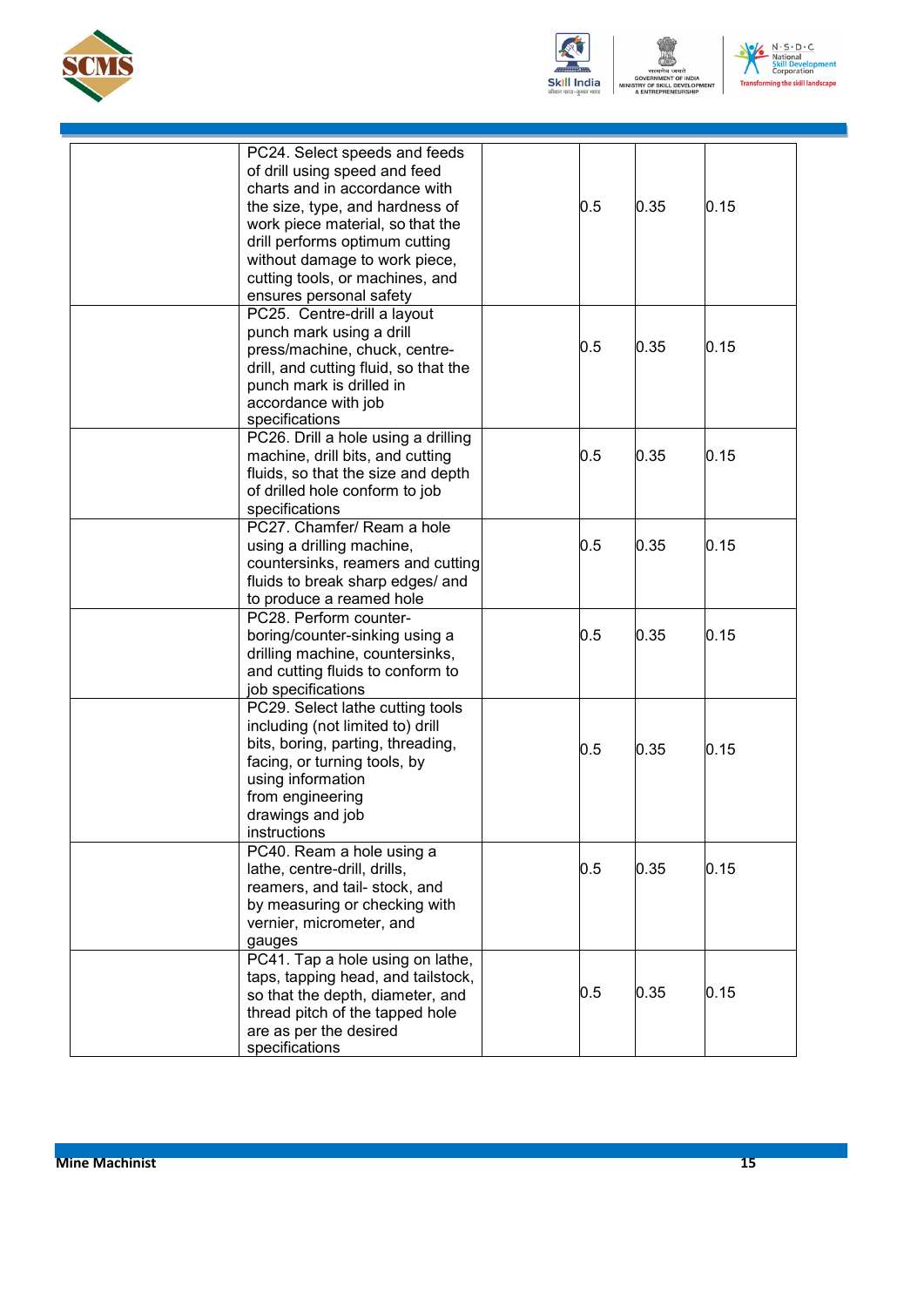![](_page_18_Picture_0.jpeg)

![](_page_18_Picture_1.jpeg)

EVELO

![](_page_18_Picture_3.jpeg)

| PC42. Turn an internal or<br>external thread using a lathe<br>and single-point tool bit and by<br>measuring or checking with<br>thread micrometers and thread<br>plug gauge (go-no-go)                                                                                                                        | 0.5  | 0.35 | 0.15 |
|---------------------------------------------------------------------------------------------------------------------------------------------------------------------------------------------------------------------------------------------------------------------------------------------------------------|------|------|------|
| PC43. Produce a taper using a<br>lathe, offset tail stock, taper-<br>turning attachment, and<br>compound rest, and by<br>measuring or checking with<br>protractors, micrometers,                                                                                                                              | 0.5  | 0.35 | 0.15 |
| PC44. Select milling cutting<br>tools including (not limited to)<br>end mills, face mills, shell<br>cutters, slot drills, boring bars,<br>slitting saws, and boring<br>head                                                                                                                                   | 0.5  | 0.35 | 0.15 |
| PC45. Identify and prepare milling<br>cutting tools by sharpening or<br>replacing tools so that the cutting<br>shape and angle is prepared for<br>optimum cutting and<br>personal safety                                                                                                                      | 0.25 | 0.25 |      |
| PC46. Set-up and maintain<br>milling adjustable support tools<br>including (not limited to)<br>indexing heads, vises, angle<br>plates, sine bars, and tables,<br>ensuring that the support tool is<br>the correct one for the<br>application and the work piece<br>is located and secured during<br>machining | 0.25 | 0.25 |      |
| PC47. Set-up milling cutting tools<br>to required operational<br>alignments using arbours, collets,<br>and drill chucks, to ensure the<br>tools are in position and held<br>securely during machining                                                                                                         | 0.5  | 0.35 | 0.15 |
| PC48. Select speeds and feeds<br>of mill using speed and feed<br>charts and in accordance with the<br>size, type, and hardness of work<br>piece material, so that the mill<br>performs optimum cutting without<br>damage to work piece, cutting<br>tools, or machine and ensures<br>personal<br>safety        | 0.25 | 0.25 |      |
| PC49. Face-mill using a milling<br>machine, multi-point tool bit,<br>face mill, and required cutting<br>fluids, so that the size, shape,<br>squareness, and flatness of the                                                                                                                                   | 0.5  | 0.35 | 0.15 |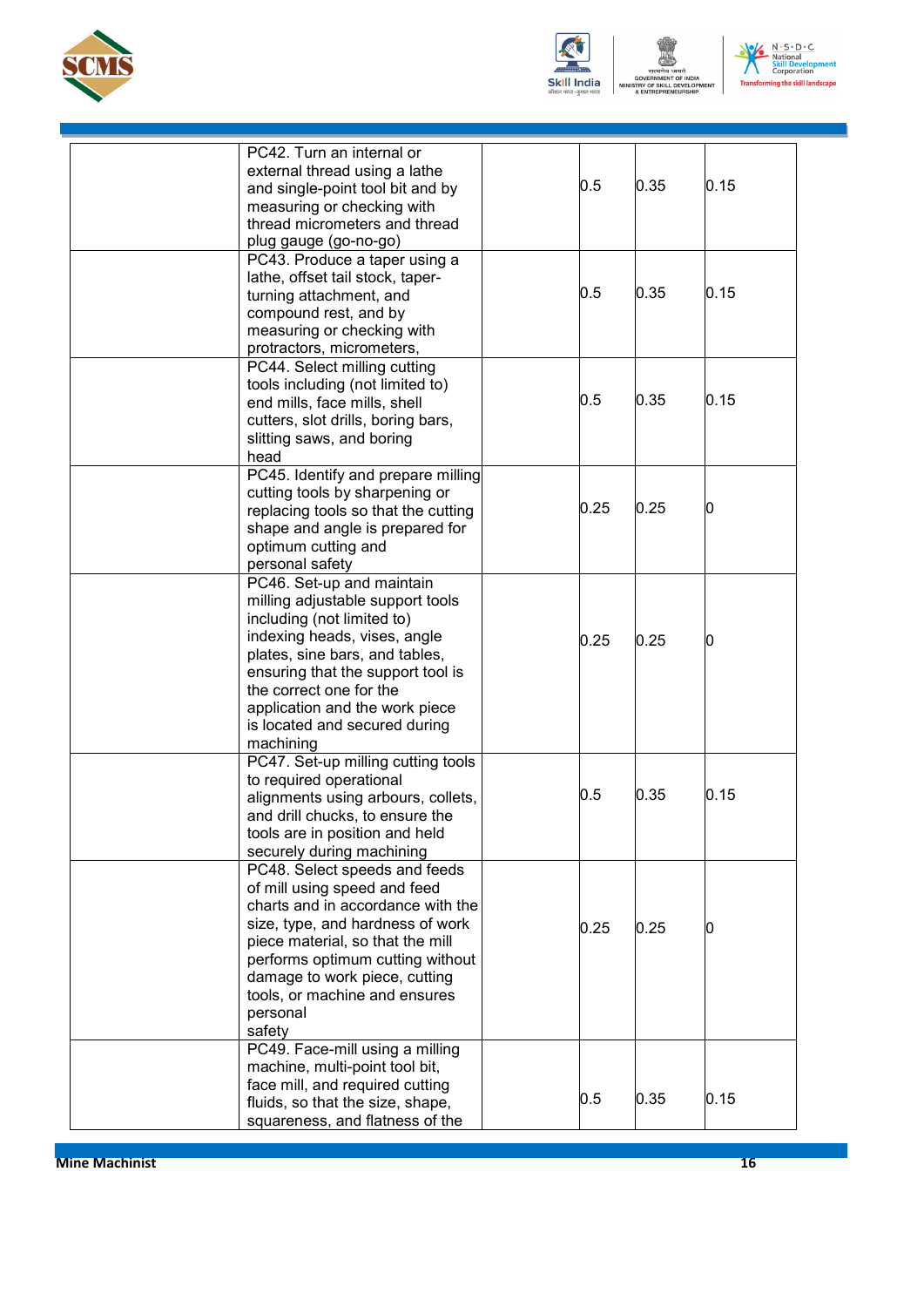![](_page_19_Picture_0.jpeg)

![](_page_19_Picture_1.jpeg)

ख्यान<br>रामेव जयते<br>SKILL DEVELOPI<br>EPRENEURSHIP  $N$ 

![](_page_19_Picture_3.jpeg)

| faced workpiece conform to<br>engineering drawings and job<br>specifications                                                                                                                                                                                                                                                                                                                                              |      |      |              |
|---------------------------------------------------------------------------------------------------------------------------------------------------------------------------------------------------------------------------------------------------------------------------------------------------------------------------------------------------------------------------------------------------------------------------|------|------|--------------|
|                                                                                                                                                                                                                                                                                                                                                                                                                           |      |      |              |
| PC50. Machine steps, cut-outs,<br>angles, and open slots using a<br>milling machine, end mill, and<br>required cutting fluid, so that the<br>size, shape, and angle of the<br>end-milled work piece conform to<br>engineering drawings<br>and job specifications                                                                                                                                                          | 0.5  | 0.35 | 0.15         |
| PC51. Deburr work piece using<br>files, scrapers, emery cloth,<br>sanders, and hand or pedestal<br>grinders to remove excess<br>material and to ensure safe<br>handling in accordance with<br>engineering<br>drawings, job<br>specifications                                                                                                                                                                              | 0.25 | 0.25 | $\mathbf{0}$ |
| PC52. Perform final inspection<br>using precision measuring<br>instruments and checking<br>device instruments including<br>(not limited to) inside and<br>outside micrometers, vernier<br>height gauges or indicators,<br>gauge blocks, and pin gauges,<br>to ensure that the tolerances<br>and dimensions of the milled<br>work<br>piece conform to the engineering<br>drawings and job specifications                   | 0.5  | 0.25 | 0.25         |
| PC53. Complete work<br>documentation including (not<br>limited to) tracking sheets, sign-<br>off sheets, inspection reports or<br>procedure sheets to record the<br>finalization of jobs and to<br>facilitate traceability of work-in-<br>process, ensuring that all data is<br>recorded accurately and clearly<br>in accordance with engineering<br>drawings, job specifications,<br>and company<br>standards/procedures | 0.25 | 0.25 | $\mathbf{0}$ |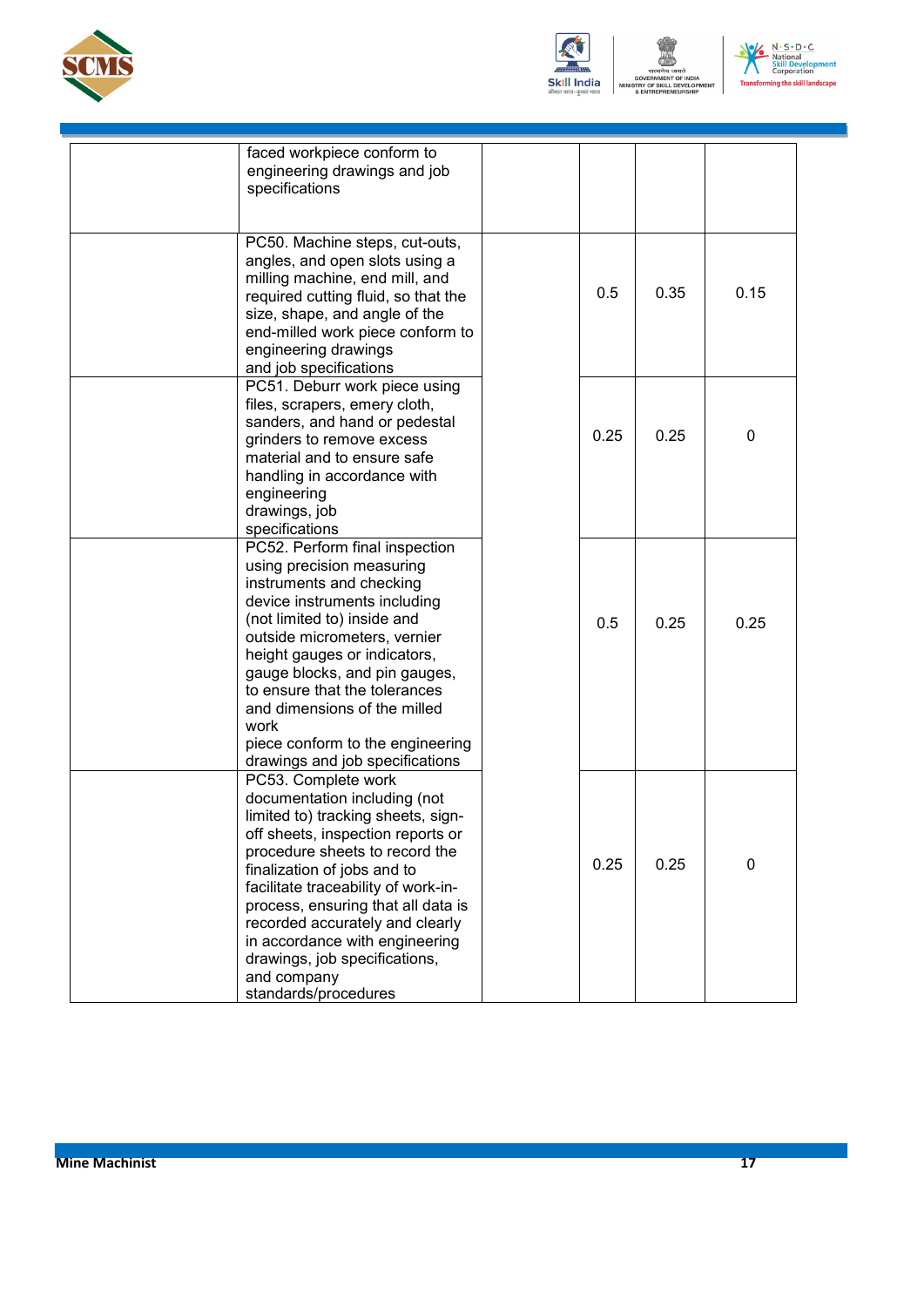![](_page_20_Picture_0.jpeg)

![](_page_20_Picture_1.jpeg)

िकार)<br>एमेव जयते<br>MENT OF INDIA<br>KILL DEVELOP<br>PRENEURSHIP .<br>NT

![](_page_20_Picture_3.jpeg)

|                                                                | PC54. Practice good<br>housekeeping in the workplace<br>by cleaning up spills or leaks,<br>keeping work area clean and<br>clear of obstructions, and<br>storing tools or equipment, so<br>that that potential for accident<br>or injury is prevented and tools<br>or equipment are in place and<br>available in compliance with<br>company<br>standards/procedures | <b>Total</b> | 0.25           | 0.25        | $\mathbf{0}$   |
|----------------------------------------------------------------|--------------------------------------------------------------------------------------------------------------------------------------------------------------------------------------------------------------------------------------------------------------------------------------------------------------------------------------------------------------------|--------------|----------------|-------------|----------------|
|                                                                |                                                                                                                                                                                                                                                                                                                                                                    |              | 25             | 18          | $\overline{7}$ |
| 3. MIN/N0470:<br>(Conducting all post<br>machining operations) | PC1. Maintain the machine as per<br>routine/daily maintenance<br>checklist. Perform min or machine<br>maintenance activities such as<br>oiling or cleaning<br>machine and its components                                                                                                                                                                           | 25           | $\overline{2}$ | 1           | 1              |
|                                                                | PC2. Adding coolant and lubricant<br>in machine reservoir                                                                                                                                                                                                                                                                                                          |              | 2              | 1           | 1              |
|                                                                | PC3. Getting the chips<br>removed and sent to the<br>disposal area                                                                                                                                                                                                                                                                                                 |              | 2              | 1           | 1              |
|                                                                | PC4. With the help of the<br>correct tool remove the extra<br>burrs, sharp edges, rust and<br>chips from the metal surface                                                                                                                                                                                                                                         |              | $\overline{2}$ | 1           | 1              |
|                                                                | PC5. Use files, hand grinders,<br>wire brushes, or power tools for<br>performing de burring<br>operations. Ensure usage of<br>Personal Protective<br>equipment's like eyeglasses<br>and hand gloves.                                                                                                                                                               |              | $\overline{2}$ | 1           | 1              |
|                                                                | PC6. For automated processes<br>performs hot blasting/vibe<br>processes for completing-<br>burring operations                                                                                                                                                                                                                                                      |              | $\overline{2}$ | 1           | 1              |
|                                                                | PC7. Measure the specifications<br>of the finished component and<br>verify conformance as per CP/WI                                                                                                                                                                                                                                                                |              | $\overline{2}$ | $\mathbf 1$ | 1              |
|                                                                | PC8. Use devices like<br>micrometers, vernier calipers,<br>gauges, rulers and any other<br>inspection equipment for<br>measuring specifications with<br>valid calibration status.                                                                                                                                                                                  |              | $\overline{2}$ | 1           | 1              |
|                                                                | PC9. Note down the<br>observations of the basic<br>inspection process and identify<br>pieces which comply with the<br>specified standard                                                                                                                                                                                                                           |              | 1              | 1           | 0              |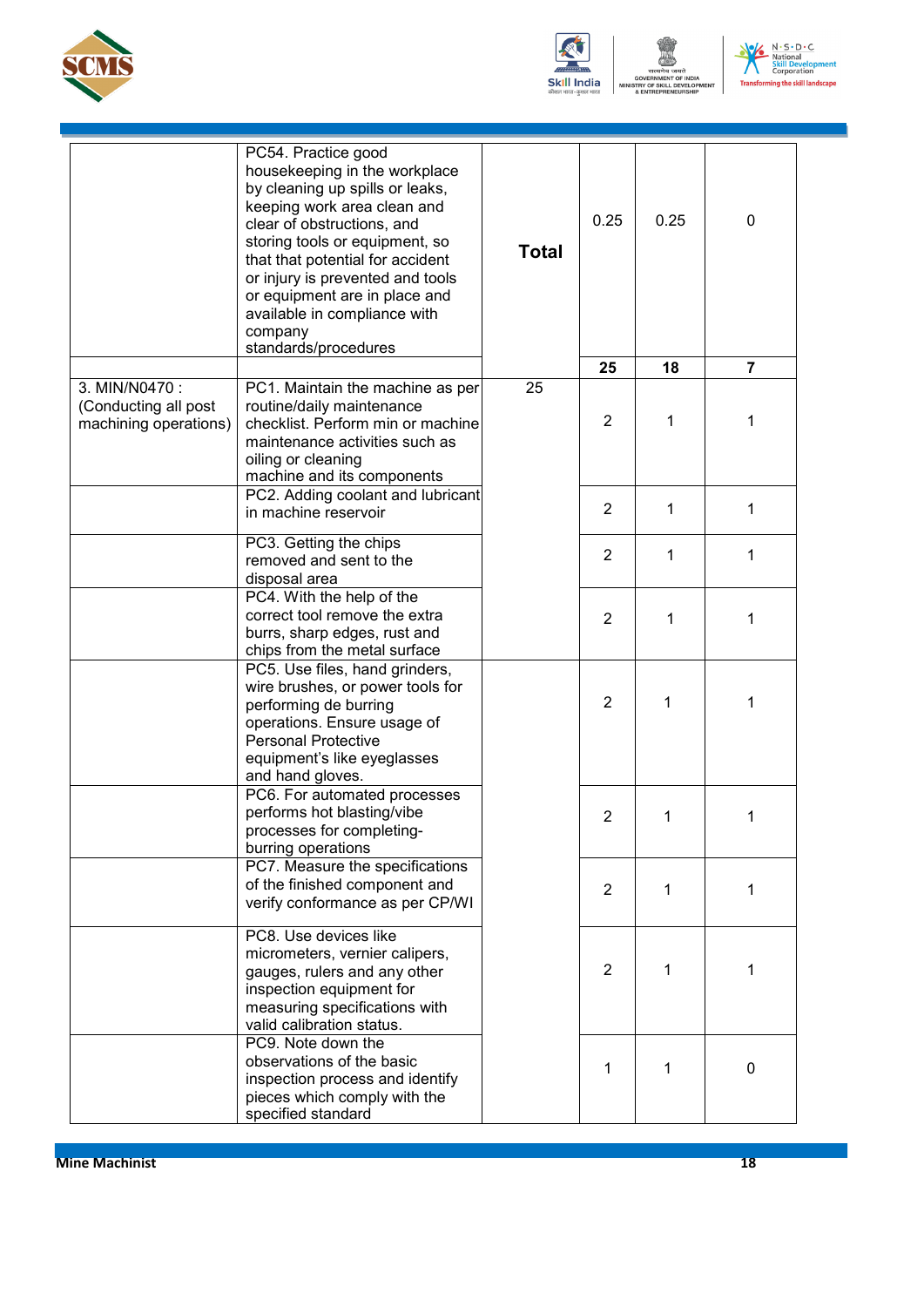![](_page_21_Picture_0.jpeg)

![](_page_21_Picture_1.jpeg)

ष्ट्र<br>प्रमेव जयते<br>MENT OF INDIA<br>SKILL DEVELOPI<br>:PRENEURSHIP .<br>NT

![](_page_21_Picture_3.jpeg)

|                                      | PC10.Separatethe defective<br>pieces into two categories-<br>pieces which can be paired/<br>modified and pieces which are<br>be yond repair and maintain<br>records of<br>each category                                                  |              | 1              | 1              | 0  |
|--------------------------------------|------------------------------------------------------------------------------------------------------------------------------------------------------------------------------------------------------------------------------------------|--------------|----------------|----------------|----|
|                                      | PC11.Organize changing<br>different worn machine<br>accessories, such as cutting<br>tools(as per tool life listed,<br>recommended) and brushes,<br>other hand tools                                                                      |              | 1              | 1              | 0  |
|                                      | PC12.Replacemachinepart<br>as<br>per work instructions, using<br>hand tools or notify supervisor/<br>engineering personnel for<br>taking corrective actions                                                                              |              | 2              | 1              | 1  |
|                                      | PC13.For automated process<br>observe the tool change cycle in<br>order to ensure that the selected<br>tool is transferred to the spindle<br>from magazine after the<br>previous tool is transferred to<br>the magazine from the spindle |              | $\overline{2}$ | 1              | 1  |
|                                      | PC14.Storeafterpreservationthedie/t<br>ools removed from the machine<br>after change-over for the type of<br>part.                                                                                                                       |              | 2              | 1              | 1  |
|                                      |                                                                                                                                                                                                                                          | <b>Total</b> | 25             | 14             | 11 |
| 4. MIN/ N0901<br>(Health and Safety) | PC1. Comply with occupational<br>health and safety regulations<br>adopted by the employer.                                                                                                                                               | 25           | 2              | 1              | 1  |
|                                      | PC2. Follow mining<br>operations procedures with<br>respect to materials handling<br>and accidents                                                                                                                                       |              | 3              | $\overline{2}$ | 1  |
|                                      | PC3. Follow the correct safety<br>steps in<br>case of accident or major failure                                                                                                                                                          |              | $\overline{2}$ | 1              | 1  |
|                                      | PC4. Comply with safety<br>regulations<br>and procedures in case of fire<br>hazard.                                                                                                                                                      |              | $\overline{2}$ | 1              | 1  |
|                                      | PC5. Operate various grades of<br>fire<br>extinguishers.                                                                                                                                                                                 |              | 3              | $\overline{2}$ | 1  |
|                                      | PC6. Work responsibly and as<br>safe and careful as possible so<br>as not to put<br>the health and safety of self or<br>others at risk, including members<br>of the public                                                               |              | $\overline{2}$ | 1              | 1  |